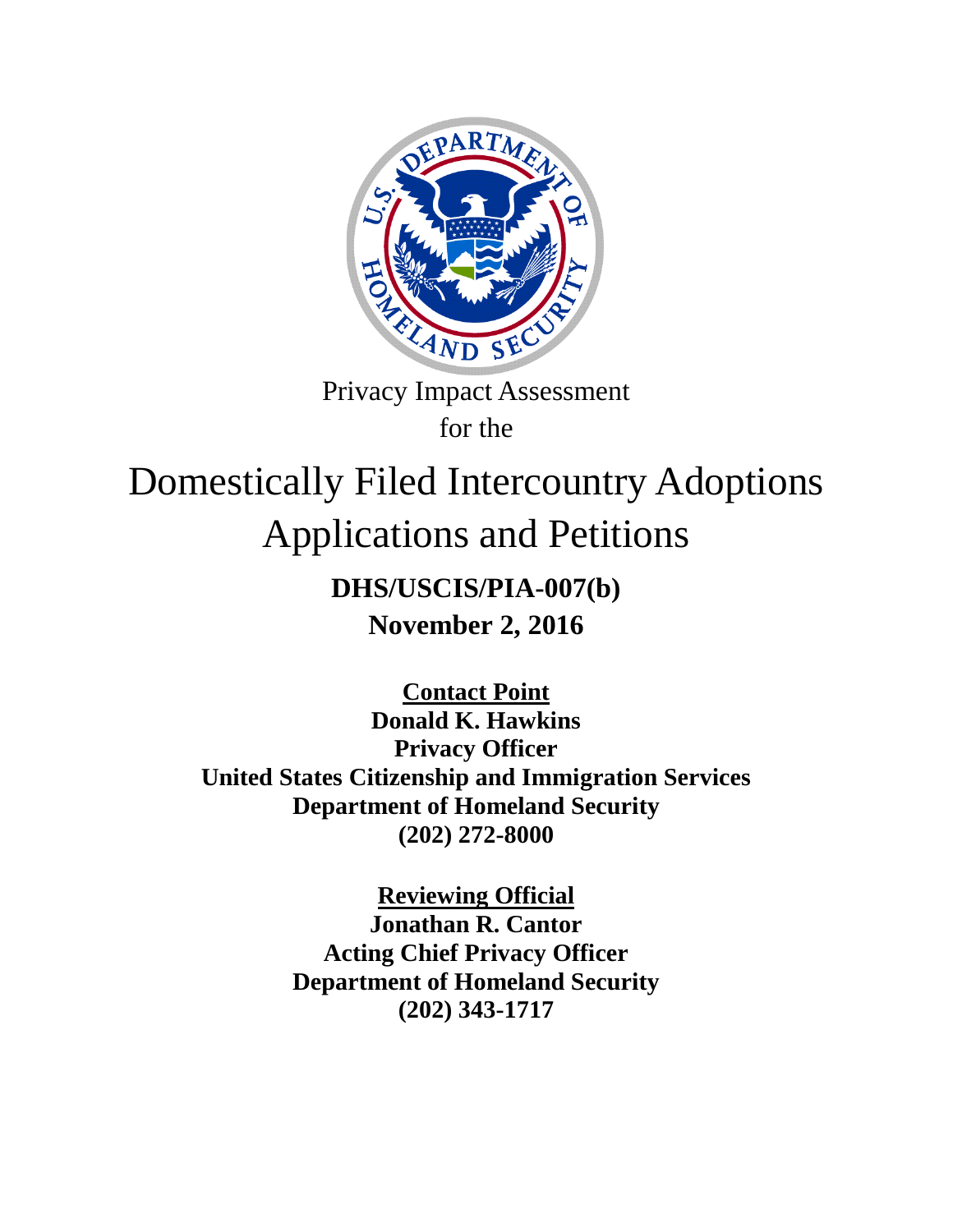

# **Abstract**

The U.S. Citizenship and Immigration Services (USCIS) Adoption Case Management System (ACMS) module under the National Processing Workflow Repository (NPWR) serves as the case-management system for the domestically-filed intercountry adoption process. ACMS is used by the USCIS National Benefits Center (NBC) to facilitate the effective and efficient processing of domestic intercountry adoption-related applications and petitions.<sup>[1](#page-1-0)</sup> ACMS replaces USCIS's existing intercountry adoption case management system, the Secure Information Management Service. USCIS is conducting this Privacy Impact Assessment (PIA) because ACMS collects, uses, and disseminates personally identifiable information (PII). This PIA replaces DHS/USCIS/PIA-007 USCIS Secure Information Management Service (SIMS) Pilot and Intercountry Adoptions and DHS/USCIS/PIA-007(a) Secure Information Management Service (SIMS) Pilot with Inter-Country Adoptions Update.

### **Overview**

 $\overline{a}$ 

U.S. Citizenship and Immigration Services (USCIS) is the component of the Department of Homeland Security (DHS) that oversees lawful immigration to the United States. USCIS receives and adjudicates petitions and applications for all U.S. immigration benefits, including intercountry adoption application and petition filings. Intercountry adoption is the process by which a prospective adoptive parent adopts a child from a foreign country and brings that child to the United States to permanently live with him or her. Prospective adoptive parents are U.S. citizens.

The intercountry adoption process is a cooperative effort between USCIS and the Department of State (DOS). USCIS plays a vital role in the intercountry adoption process by determining the suitability and eligibility of prospective adoptive parents to adopt and determining the eligibility of the child to immigrate as an immediate relative of a U.S. citizen under the Immigration and Nationality Act (INA).<sup>[2](#page-1-1)</sup> DHS delegates authority to DOS to approve certain adoption-related petitions on behalf of USCIS. DOS issues immigrant visas based on approved petitions for children, which permits those children to immigrate to the United States on an adoption or custody order.

Under U.S. law, there are two distinct intercountry adoption processes: the Hague Adoption Convention<sup>[3](#page-1-2)</sup> process and the non-Hague Adoption Convention process (orphan adoption process).

<span id="page-1-0"></span><sup>1</sup> Forms I-600, I-600A, I-800, and I-800A. (Note children may also immigrate as "adopted children" under 101(b)(1)(E) of the Immigration and Nationality Act (INA), however that is a separate form of relief that is not addressed in this PIA.

<span id="page-1-1"></span><sup>2</sup> *See* INA § 101(b)(1)(F), (G), 8 U.S.C. § 1101(b)(1)(F), (G).

<span id="page-1-2"></span><sup>&</sup>lt;sup>3</sup> The United States signed the Convention of 29 May 1993 on Protection of Children and Co-operation in Respect of Intercountry Adoption in 1994 (Hague Adoption Convention). The Hague Adoption Convention entered into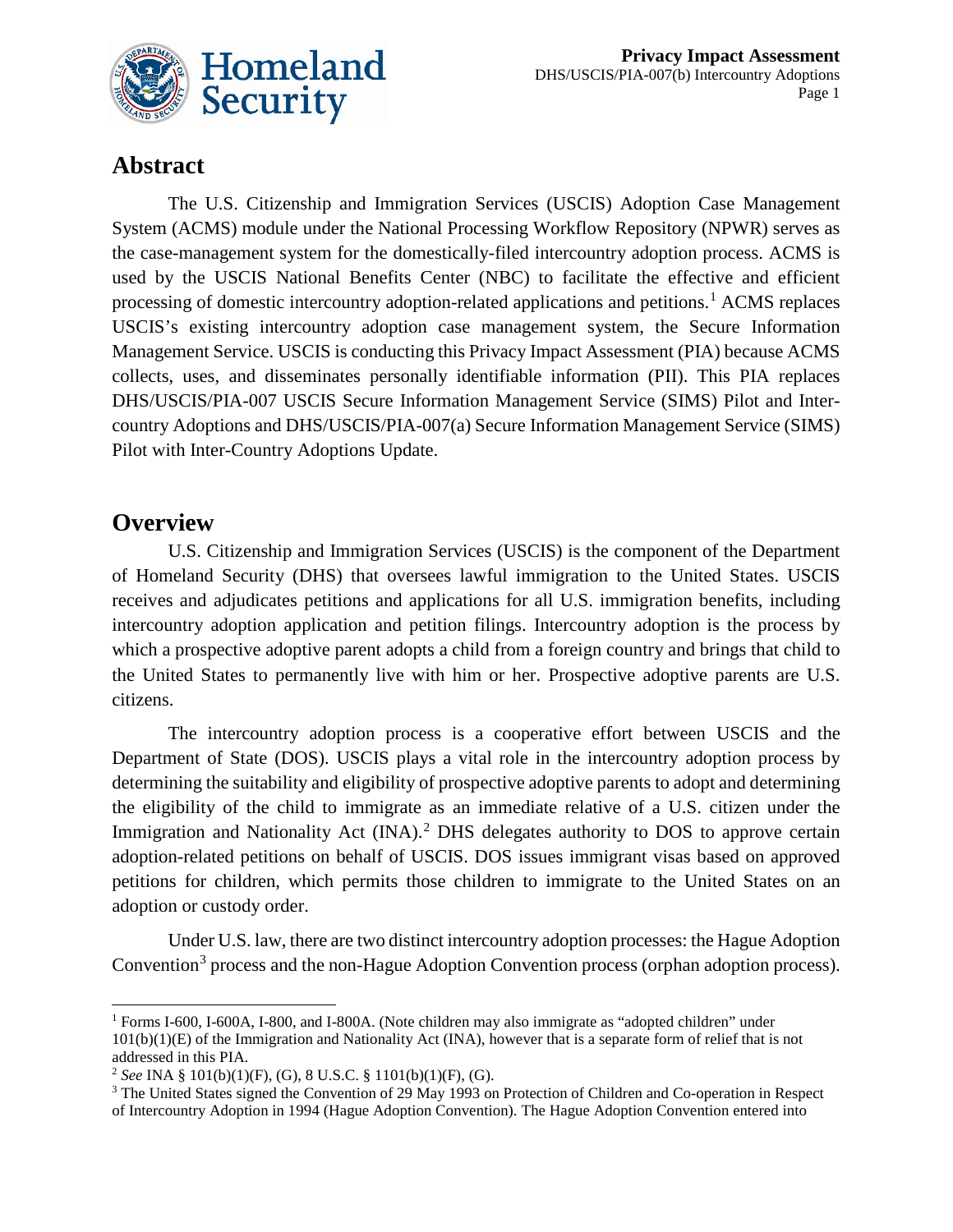- 1) **Hague Adoption Convention Process**: On April 1, 2008, the Hague Adoption Convention entered into force for the United States. The Hague Adoption Convention is a treaty that establishes agreed upon standards for adoption of a child from a Hague Convention country by persons from another Convention country. The Hague Adoption Convention sets forth a uniform set of standards to strengthen protections for children, birthparents, and prospective adoptive parents in the intercountry adoption process. The Hague Adoption Convention provides a framework for Hague Adoption Convention countries to work together to ensure that intercountry adoptions take place in the best interests of children and to prevent the abduction, sale, or trafficking of children in connection with intercountry adoption. The Hague Adoption Convention process applies to all adoptions between the United States and other counties that are party to the Hague Adoption Convention. Therefore, if the child's country of origin is a party to the Hague Adoption Convention, the prospective adoptive parents generally must follow the Hague Adoption Convention process.
- 2) **Orphan Adoption Process**: Adoptions between the United States and countries that are not party to the Hague Adoption Convention (non-Hague Adoption Convention countries) generally follow the orphan process. Therefore, if a child's country of origin is not a party to the Hague Adoption Convention, then the prospective adoptive parents generally must follow the orphan process.

Both the Hague Adoption Convention process and the orphan adoption process involve two basic determinations: (1) the suitability and eligibility of the prospective adoptive parents; and (2) whether the child is eligible to immigrate to the United States as an immediate relative of a U.S. citizen.[4](#page-2-0) Although the two intercountry adoption processes are similar, there are notable differences between them.

#### **Management of Adoption Cases**

The NBC centrally processes all domestically-filed intercountry adoption applications and petitions. ACMS serves as the case management system for intercountry adoption applications and petitions from receipt of the application or petition to final adjudication for domestically-filed forms. Previously, USCIS used the Secure Information Management Service (SIMS) to track and review adoption cases. SIMS, however, did not fully meet the requirements for case management of the adoption process, so USCIS developed ACMS. USCIS decommissioned SIMS after the deployment of ACMS. This PIA replaces SIMS Pilot with Inter-country Adoptions PIA and SIMS Pilot with Inter-Country Adoptions PIA Update.<sup>[5](#page-2-1)</sup> ACMS tracks the required steps necessary to

 $\overline{a}$ force for the United States on April 1, 2008. The Intercountry Adoption Act of 2000, 114 Stat. 825 (Oct. 6, 2000), implemented the Hague Adoption Convention in the United States.

<span id="page-2-0"></span><sup>4</sup> For a comparison of the Hague Adoption Convention process and the orphan adoption process, *see*

<span id="page-2-1"></span>[http://adoption.state.gov/hague\\_convention/hague\\_vs\\_nonhague.php.](http://adoption.state.gov/hague_convention/hague_vs_nonhague.php)<br><sup>[5](http://adoption.state.gov/hague_convention/hague_vs_nonhague.php)</sup> Upon the publication of this PIA, DHS will retire DHS/USCIS/PIA-007 USCIS Secure Information Management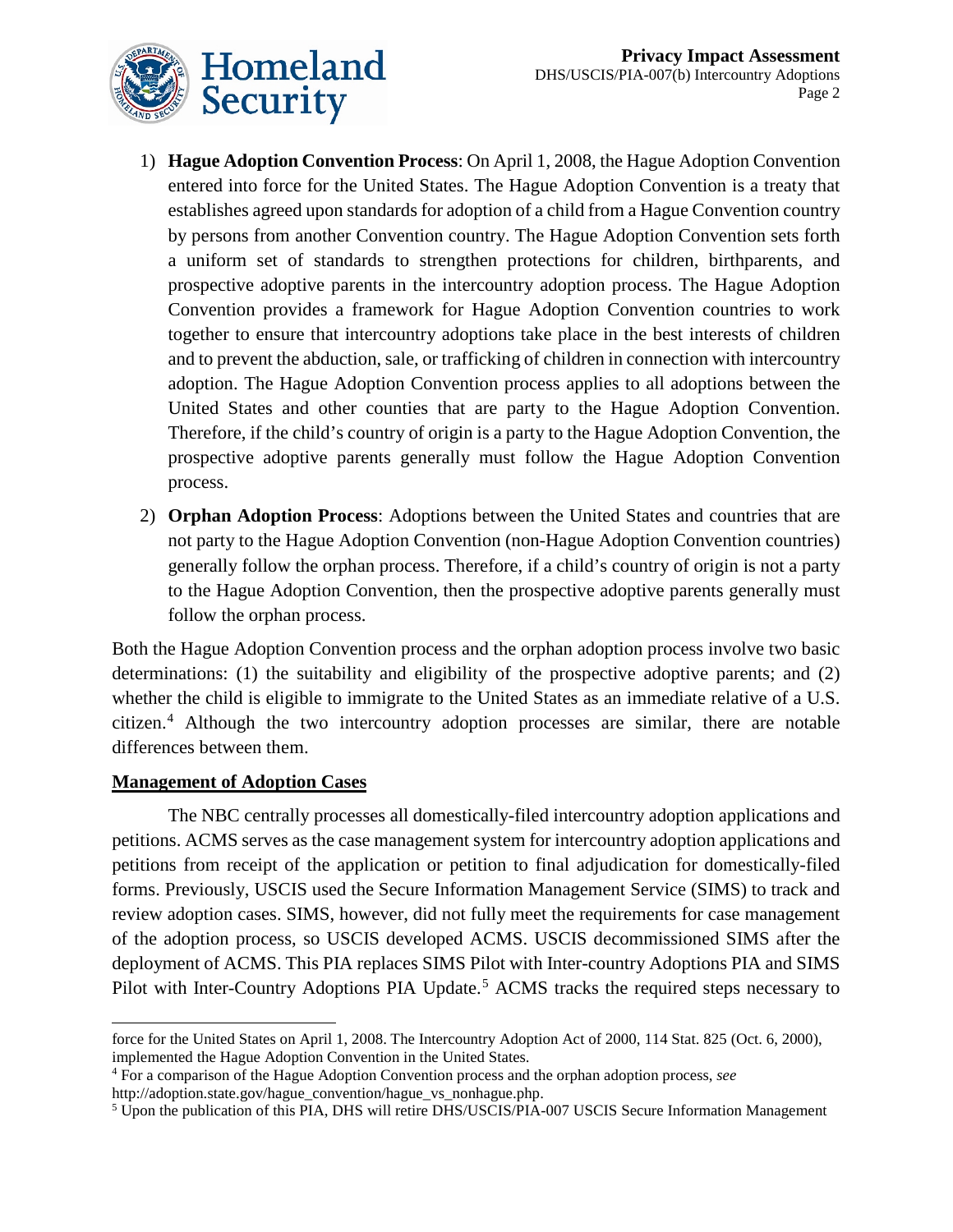

adjudicate a case and case status. NBC uses the system to assign cases to an adjudicator and maintain data on the time spent on each task leading to final adjudication. ACMS streamlines the adjudication of applications and petitions and analyzes workload trends for proper resource allocation.

#### **Domestic Intercountry Adoptions Approval Process[6](#page-3-0)**

The adoption approval process consists of (1) Case Receipt Intake Process; (2) Security Screening Checks; (3) Case Review and Requests for Evidence; (4) Decision Case Action; and (5) Post Adjudication of intercountry filings. The general procedural steps below outline the application and petition adjudication process associated with intercountry adoptions. USCIS designed each step to ensure a thorough review and the efficient management of the application or petition.

#### *Case Receipt Intake Process*

 $\overline{a}$ 

Prospective adoptive parents submit a domestic adoption filing, which includes the completed forms, supporting evidence, and applicable fee to the USCIS Lockbox facility for initial intake processing.[7](#page-3-1) The Lockbox process accelerates incoming applications and petitions by electronically capturing data and images from these forms and processing payments. The Lockbox receives mail directly on-site. The Lockbox personnel review newly received filings to ensure they are properly filed. The Lockbox does not approve or deny benefit requests. The Lockbox reviews each filing for completeness and for proper fee payment. If the filing meets the basic acceptance criteria, Lockbox employees enter the information into the Lockbox system and the system sends the individual a receipt. The Lockbox rejects incomplete filings and returns them to the prospective adoptive parents with an explanation for the rejection and describes any corrective actions. Rejected requests do not retain their filing date. Prospective adoptive parents may resubmit rejected filings for review as long as the identified issue is resolved.

Once the Lockbox intake process accepts a completed filing, the Lockbox personnel manually scan the filing into the Electronic Data Management System (EDMS), and send the physical filing to the NBC.<sup>[8](#page-3-2)</sup> When the NBC receives the files, NBC contract staff review the application or petition for completeness and manually enter the application information into ACMS.

Service (SIMS) Pilot with Inter-country Adoptions and DHS/USCIS/PIA-007(a) Secure Information Management Service (SIMS) Pilot with Inter-Country Adoptions Update.

<sup>6</sup> *See* Appendix A for a detailed process flow for each form type and the type of information collected.

<span id="page-3-2"></span><span id="page-3-1"></span><span id="page-3-0"></span><sup>&</sup>lt;sup>7</sup> See DHS/USCIS/PIA-061 Benefit Request Intake Process (March 15, 2016), *available at* [www.dhs.gov/privacy.](http://www.dhs.gov/privacy)<br><sup>8</sup> See DHS/USCIS/PIA-003 Integrated Digitization Document Management Program (IDDMP) (September 24,

<sup>2013),</sup> *available at* [www.dhs.gov/privacy.](http://www.dhs.gov/privacy)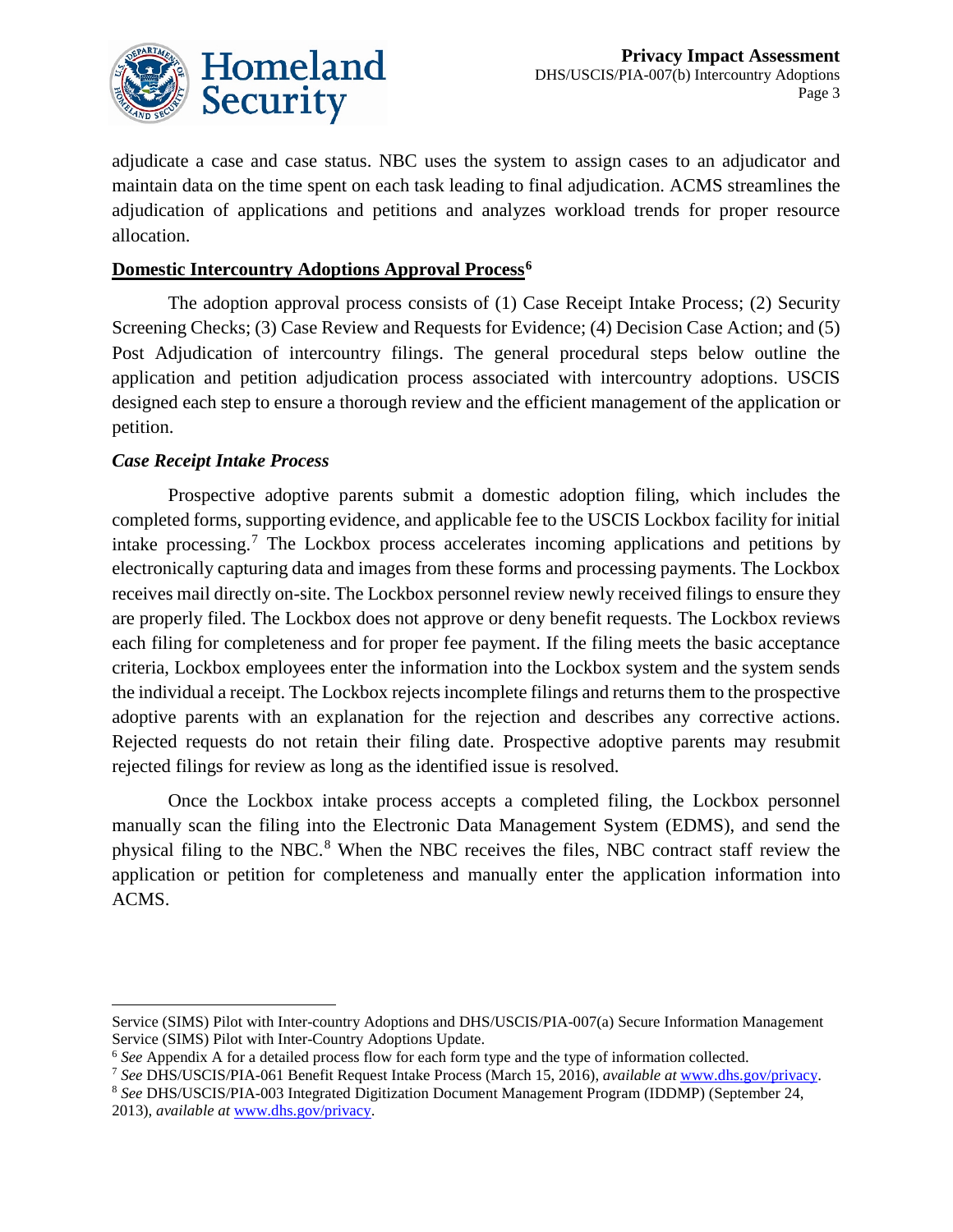

### *Security Screening Checks*

All prospective adoptive parents and adult members of the household are subject to criminal and national security background checks to assess the prospective adoptive parents' eligibility and suitability to adopt. NBC uses the National Appointment Scheduling System (NASS) to schedule Application Support Center (ASC) appointments for the prospective adoptive parent(s) and adult members of the household for mandatory biometrics capture.<sup>[9](#page-4-0)</sup> USCIS sends the individual an appointment notice with a date and time to have his or her biometrics taken at a specified the ASC. At the appointment, USCIS captures the individual's full fingerprints and stores them in Biometric Background Storage System  $(BBSS)$ .<sup>[10](#page-4-1)</sup>

USCIS uses the collected biometrics to conduct background and security checks. The purpose of these checks is to enhance national security and ensure the integrity of the immigration process. Prospective adoptive parents and every adult household member must undergo the following checks:

- **Federal Bureau of Investigation (FBI) Fingerprint Check** is a search of the FBI's Next Generation Identification  $(NGI)^{11}$  $(NGI)^{11}$  $(NGI)^{11}$  to identify applicants and petitioners who have an arrest record. If there is a criminal history record, FBI also sends the FBI Record of Arrests and Prosecutions (RAP Sheet) to USCIS electronically. The RAP Sheet is stored in BBSS.<sup>[12](#page-4-3)</sup>
- **U.S. Customs and Border Protection (CBP) TECS Name Check** is a name-based search of a multi-agency database containing information from 26 different federal agencies. The information in TECS (not an acronym) includes records of known and suspected terrorists, sex offenders, people who are public safety risks, and other individuals that may be of interest (e.g., individuals who have warrants issued against them, people involved in illegal gang activity) to the law enforcement community. If there are positive results from the TECS Name Check, USCIS stores the results in the individual's receipt file or A-File.<sup>[13](#page-4-4)</sup>
- **DHS National Protection and Programs Directorate (NPPD) Office of Biometric Identity Management (OBIM) Automated Biometric Identification System (IDENT)** is the central DHS-wide IT system for storage and processing of biometric and associated

<span id="page-4-0"></span> $\overline{a}$ <sup>9</sup> *See* DHS/USCIS/PIA-057 National Appointment Scheduling System (NASS) (July 28, 2015), *available at*

<span id="page-4-1"></span>www.dhs.gov/privacy.<br><sup>10</sup> *See* DHS/USCIS/PIA-033 Immigration Benefits Background Check Systems (IBBCS) (November 5, 2010), *available at www.dhs.gov/privacy.* 

<span id="page-4-2"></span><sup>&</sup>lt;sup>11</sup> See the Privacy Impact Assessment for the Integrated Automated Fingerprint Identification System (IAFIS)/Next Generation Identification (NGI) Biometric Interoperability for more information, *available at*  [https://www.fbi.gov/foia/privacy-impact-assessments/iafis-ngi-interoperability-1.](https://www.fbi.gov/foia/privacy-impact-assessments/iafis-ngi-interoperability-1)

<span id="page-4-3"></span><sup>12</sup> *See* DHS/USCIS/PIA-033 Immigration Benefits Background Check Systems (IBBCS) (November 5, 2010), *available at* www.dhs.gov/privacy.<br><sup>13</sup> *See* DHS/CBP/PIA-009(a) TECS System: CBP Primary and Secondary Processing (TECS) National SAR

<span id="page-4-4"></span>Initiative (August 5, 2011), *available at* [www.dhs.gov/privacy.](http://www.dhs.gov/privacy) *See* DHS/USCIS/ICE/CBP-001 Alien File, Index, and National File Tracking System, 78 FR 69864 (November 21, 2013) *available at* [www.dhs.gov/privacy.](http://www.dhs.gov/privacy)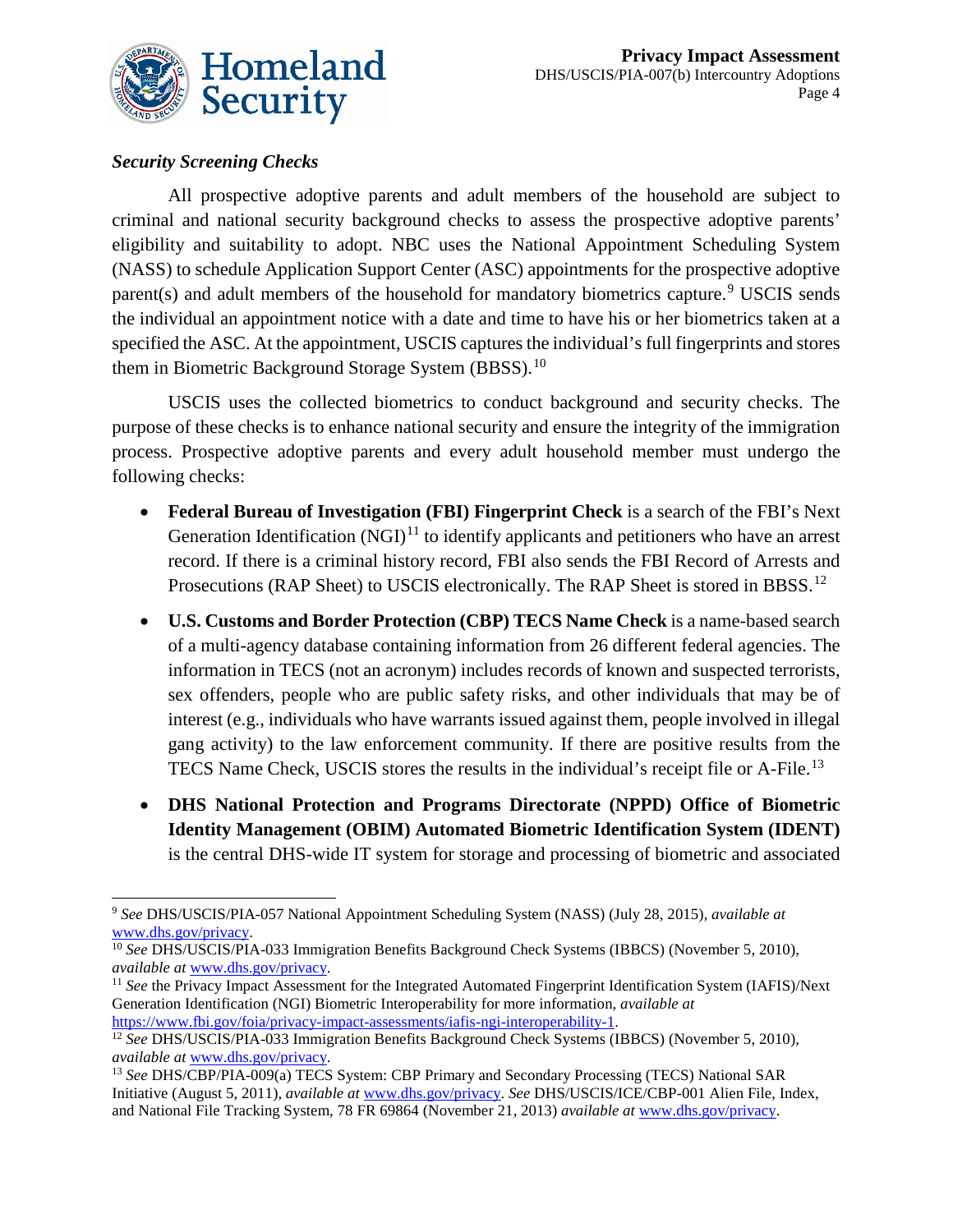

biographic information for national security; law enforcement; immigration and border management; intelligence; background investigations for national security positions and certain positions of public trust; and associated testing, training, management reporting, planning and analysis, or other administrative uses. USCIS uses IDENT to establish and verify the identities of the prospective adoptive parents and any adult members of the household. $14$ 

USCIS initiates all background checks through a separate process or by other USCIS systems. USCIS uses the information yielded from the background checks to: (1) identify whether the prospective adoptive parents and additional adult members of the household have been accused or convicted of a criminal activity, and (2) to validate that information about any arrest, conviction, or other offense is also disclosed and explained in the home study, with the required supporting documentation. NBC personnel manually enter the biometrics appointment date and results into ACMS. Once a prospective adoptive parent files a petition for a specific child, USCIS maintains the results of the security checks in the prospective adoptive parent's application file and child beneficiary's A-File.

#### *Case Review and Requests for Evidence*

NBC adjudicators review all the information provided by the prospective adoptive parents along with any additional information compiled during the case review and security check screening process. If evidence is missing or if the prospective adoptive parent submitted all required initial evidence but the submitted evidence does not establish eligibility and suitability, USCIS may issue a Request for Evidence (RFE) or Notice of Intent to Deny (NOID), which requires the prospective adoptive parents to supply additional information for continued processing. A RFE stipulates what evidence is lacking, requests evidence to establish eligibility, and issues a due date. A NOID notifies the individual that USCIS intends to deny the application, sets forth the reasons for the intention to deny, and permits a response within a set timeframe. USCIS also uses NOIDs to notify the individual of derogatory information identified during the adjudication process. ACMS creates RFEs and NOIDs using pre-defined templates to request missing or additional evidence.

#### *Supporting Evidence*

 $\overline{a}$ 

An applicant or petitioner must meet certain requirements before USCIS may approve an application or petition. Prospective adoptive parents must submit evidence as proof of identification and in support of eligibility for an intercountry adoption-related benefit. Each application or petition requires specific evidence for approval. Supporting documentation for

<span id="page-5-0"></span><sup>14</sup> *See* DHS/NPPD/PIA-002 Automated Biometric Identification System (IDENT) (December 7, 2012), *available at* [www.dhs.gov/privacy.](http://www.dhs.gov/privacy) USCIS sends fingerprints, photographs, and limited biographic information to the OBIM IDENT via Customer Profile Management Service (CPMS). For more information, s*ee* DHS/USCIS/PIA-060 CPMS (December 17, 2015), *available at* [www.dhs.gov/privacy.](http://www.dhs.gov/privacy)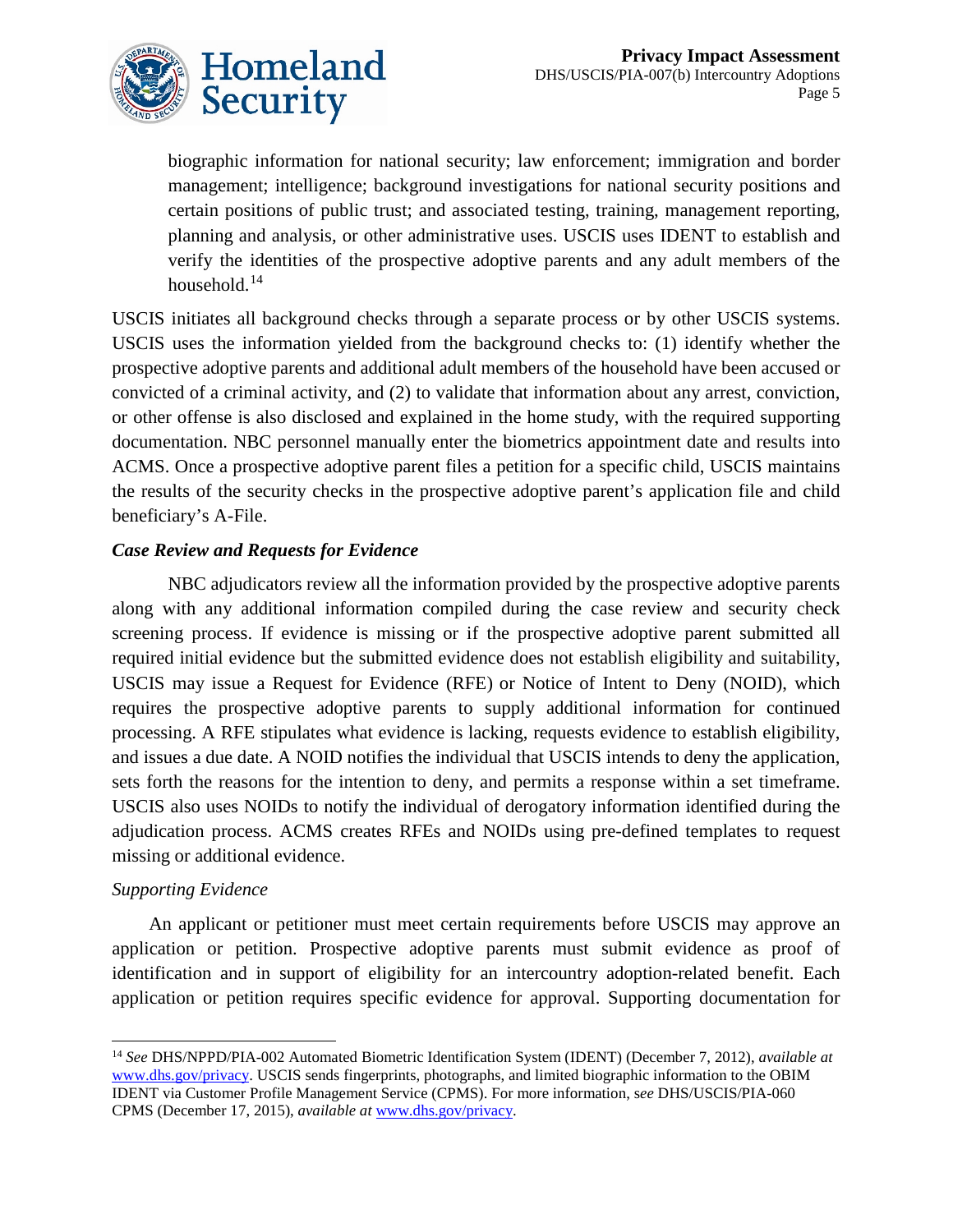

intercountry adoption includes proof of citizenship, proof of marriage (if applicable), proof of identity, and a completed home study. Adjudicators thoroughly review each application or petition to determine the presence of required supporting documentation necessary to determine the suitability and eligibility of the prospective adoptive parents to adopt and the eligibility of the child to immigrate as an immediate relative.

Federal regulations establish requirements for all intercountry adoption home studies.<sup>[15](#page-6-0)</sup> However, each state may have additional, different requirements that a home study conducted in its jurisdiction must meet. Home studies must generally include the following, among other requirements:

- An in-person interview and home visit with the prospective adoptive parents and any other adult members of the household;
- An evaluation of the physical, mental, and emotional health of the prospective adoptive parents and any other adult members of the household;
- An assessment of the finances of the prospective adoptive parents, including a description of income, financial resources, debts, and expenses;
- A detailed description of the prospective adoptive parents' living accommodations;
- A description of pre-placement counseling and training provided to the prospective adoptive parents and plans for post-placement monitoring (if required);
- A specific assessment of how physical, mental, emotional, and financial factors would affect the prospective adoptive parents' ability to care for an adopted child, the number of children that the parents may adopt at the same time, and any restrictions on the characteristics of the child(ren) for whom the prospective adoptive parents are approved to adopt;
- A check of available child abuse registries, and inquiries into substance abuse, child or sexual abuse, and domestic violence for each adult member of the household, including the prospective adoptive parents, the results of which must be documented in the home study;
- A copy of any previous home study that did not favorably recommend the prospective adoptive parents or additional adult member of the household for adoption;
- An evaluation of the suitability of the home for adoptive placement of a child in light of the prospective adoptive parents' or any adult member of the household's history of abuse or violence as an offender and history of substance abuse;

<span id="page-6-0"></span> $\overline{a}$ <sup>15</sup> *See* 8 CFR § 204.311. *See* FN 52, explaining the Universal Accreditation Act's (UAA) impact on certain orphan intercountry adoption requirements.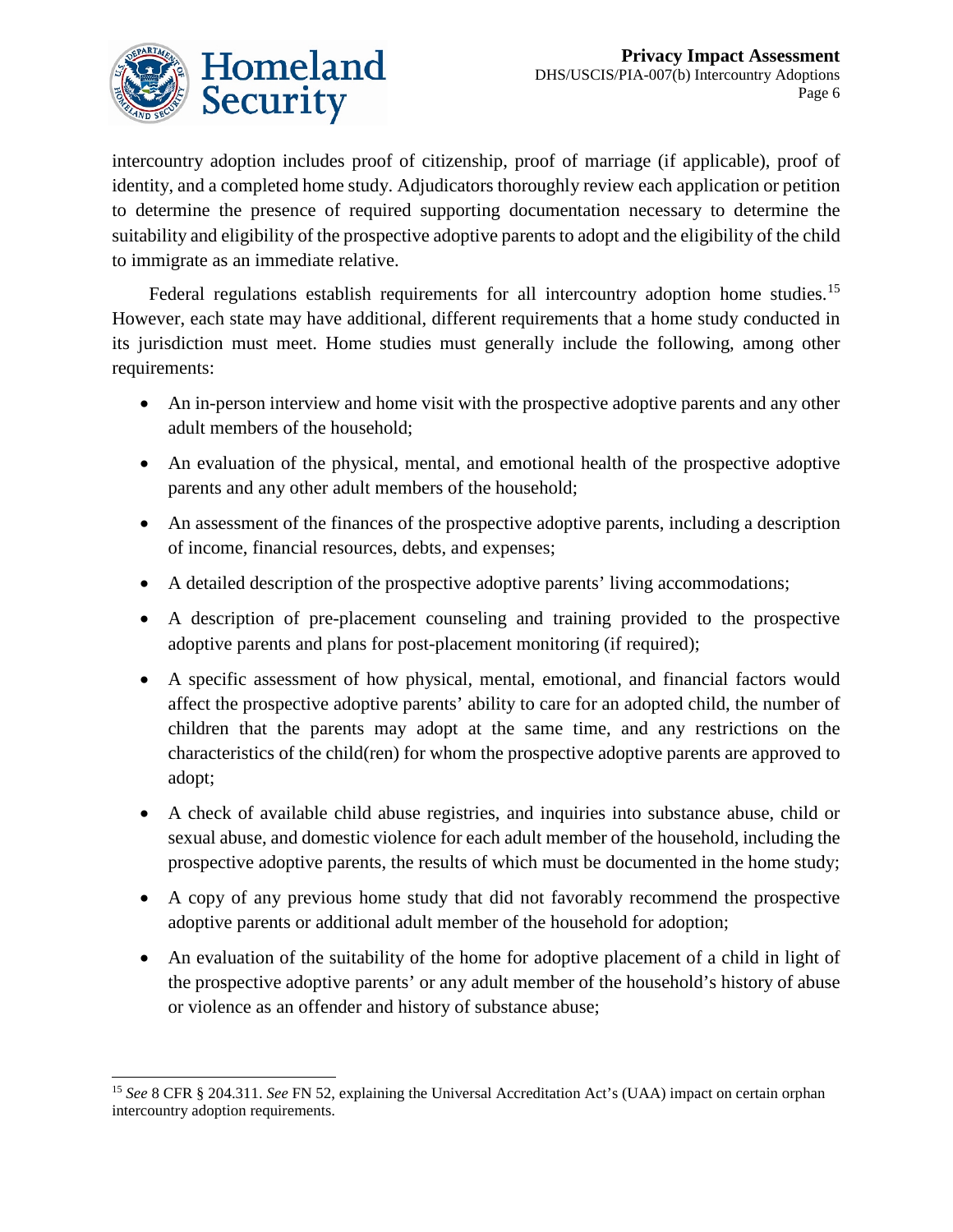

• A criminal history of the prospective parents and any additional adult members of the household (if applicable), including any record of arrest or conviction.<sup>[16](#page-7-0)</sup>

NBC annotates the submission of supporting evidence, including the home study, in ACMS. The adjudicator may also update ACMS based on information from these documents depending upon the type of supporting evidence submitted. Once prospective adoptive parents file a petition for a specific child, USCIS stores supporting evidence, including the home study, in the prospective adoptive parents' application file and child beneficiary's A-File.

### *A-File Creation/Comparison*

NBC adjudicators retrieve or create an A-File for the adoptee beneficiary for two purposes. First, adjudicators consolidate the application, supplemental documentation, and any other case information into the adoptee's A-File. Additionally, adjudicators may review the contents of the A-File, if one exists, to determine if the prospective adoptive parents has had prior involvement with USCIS or other DHS components by reviewing earlier or multiple filings. The A-File documents the individual's immigration history as he or she passes through the U.S. immigration and inspection process. Adjudicators use National File Tracking System (NFTS) to request A-Files. $17$ 

### *Cases Suspected of Fraud*

USCIS adjudicators may refer filings suspected for fraud to USCIS Fraud Detection and National Security Directorate (FDNS) throughout the application or petition process.<sup>[18](#page-7-2)</sup> FDNS works with the NBC on cases of suspected fraud and where the security vetting process has indicated possible national security or public safety-related concerns.

#### *Decision Case Actions*

During USCIS's decision-making process, the following may occur:

- The application or petition is approved (or in the case of a Form I-800 petition, provisionally approved) and an approval letter is issued;
- If additional information is required for USCIS to adjudicate the application or petition, an RFE or NOID is sent to the prospective adoptive parents;

<span id="page-7-0"></span> $\overline{a}$ <sup>16</sup> *See* 8 CFR § 204.311. *See also* USCIS Hague Home Study Guidelines webpage for more information, *available at* [http://www.uscis.gov/adoption/home-study-information/hague-home-study/hague-home-study-guidelines.](http://www.uscis.gov/adoption/home-study-information/hague-home-study/hague-home-study-guidelines) 17 *See* DHS/USCIS/PIA-032 National File Tracking System (NFTS) (October 5, 2010), *available at* 

<span id="page-7-1"></span>[www.dhs.gov/privacy.](http://www.dhs.gov/privacy) 18 *See* DHS/USCIS/PIA-013-01 Fraud Detection and National Security Directorate (FDNS) (December 16, 2014),

<span id="page-7-2"></span>*available at* [www.dhs.gov/privacy.](http://www.dhs.gov/privacy)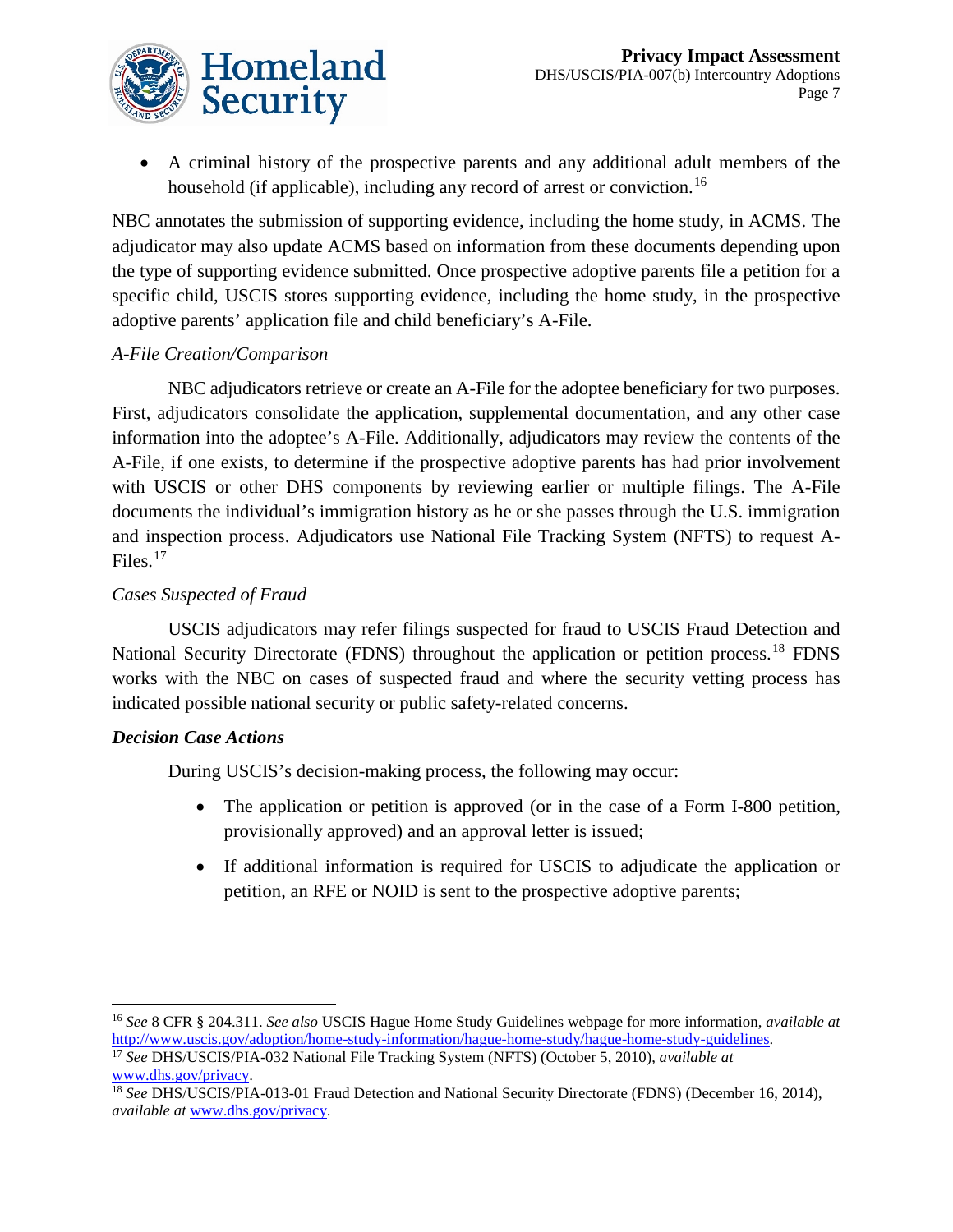

- The application is denied and a denial letter detailing the decision is issued if USCIS determines that the prospective adoptive parents are not suitable or eligible to adopt; or
- The petition is denied and a denial letter detailing the decision is issued if USCIS determines that the child is not eligible to immigrate to the United States as an immediate relative under INA § 101(b)(1)(F) or (G).<sup>[19](#page-8-0)</sup>

USCIS records the final decision in ACMS. ACMS generates the approval notice, and USCIS mails the approval notice to the individual. USCIS forwards approved and provisionally approved petitions to DOS for further processing or visa issuance.

#### *Post Adjudication*

#### *Information Sharing with DOS*

The DOS National Visa Center (NVC) processes all domestic USCIS-approved immigrant visa petitions and retains them until the cases are ready for final adjudication by a Consular Officer abroad. USCIS mails all provisionally approved Form I-800 petitions and approved Form I-600 petitions filed domestically, including all supporting evidence in the A-File, and a notification of action to DOS NVC for visa issuance. USCIS also sends DOS basic information, such as name, date of birth, sex, adjudication result, regarding the petition electronically through the Enterprise Service Bus-Adoptions Orchestration Service (ESB-AOS) to notify DOS of an incoming petition.

The DOS NVC scans and uploads the physical files (i.e., supplemental evidence) into its SharePoint site, a secured file-sharing site, to transmit the information to the U.S. embassy or consulate in the child's country of origin. The Consular Officer uses this information, along with any additional investigations or in-person interviews to grant final approval of the petition (Hague Adoption Convention cases), to adjudicate the visa application for the child (Hague Adoption Convention cases and orphan cases), or to return the filing to USCIS as a consular return for review and possible revocation.

DOS NVC personnel upload information forwarded by the NBC to the NVC into the DOS Consolidated Consular Database  $(CCD)^{20}$  $(CCD)^{20}$  $(CCD)^{20}$  to allow DOS Consular Officers to determine if they can grant final approval of a petition (Hague Adoption Convention cases) or issue a visa to the child (Hague Adoption Convention cases and orphan cases). ACMS submits completed applications to DOS using the ESB-AOS, which then sends an adoption notification to DOS via AOS.[21](#page-8-2) ESB-AOS then updates DOS CCD. The information shared with DOS includes

<span id="page-8-0"></span> $\overline{a}$ <sup>19</sup> Prior to the issuance of a denial, USCIS will first issue a NOID pursuant to 8 CFR  $\S$  103.2(b)(8). <sup>20</sup> *See* DOS CCD PIA (July 17, 2015), *available at*

<span id="page-8-1"></span>

<span id="page-8-2"></span><sup>&</sup>lt;sup>21</sup> The USCIS ESB2 Adoption Orchestration Services (AOS) provides the information sharing exchanges between USCIS and Department of State in support of intercountry adoptions.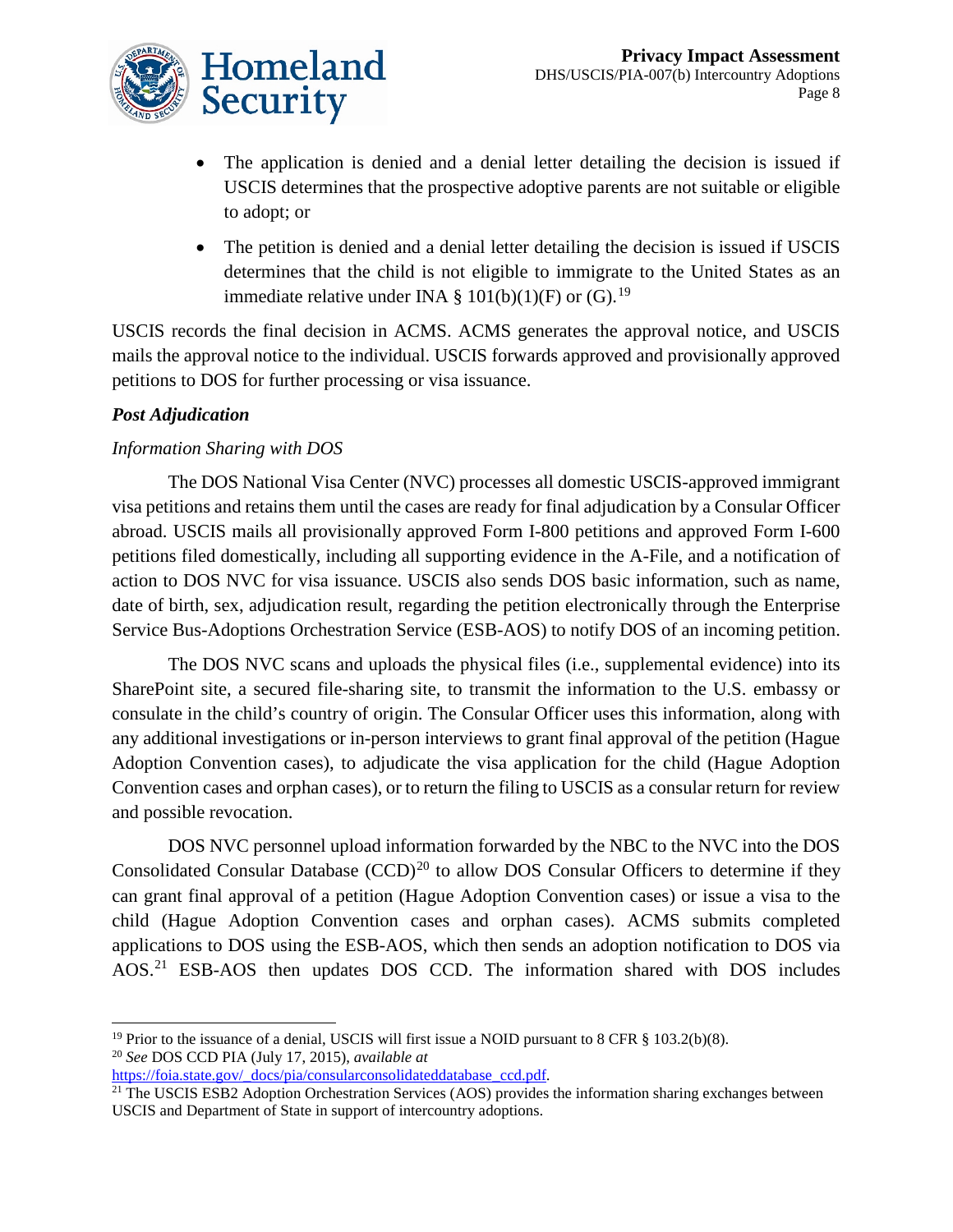

information captured on the intercountry adoption forms, supporting evidence, the home study, any RFEs, background check results, and approval and denial notices.

#### *Reporting*

ACMS interfaces with the Standard Management Analysis & Reporting Tool (SMART) to generate a number of statistical reports to conduct workload analysis for properly allocating resources.[22](#page-9-0) Individuals authorized to use SMART can generate customizable reports to monitor employee workload and productivity against ACMS. SMART can generate these reports on a broad spectrum to identify cases pending at NBC to measure productivity trends and average processing time. SMART can also generate granular level reports to identify the types, number, and status of cases located in a particular office or assigned to a particular adjudicator, which allows supervisors to identify the oldest cases in queue for processing. ACMS transmits information to SMART to create and compile reports. SMART does not retain ACMS data; SMART deletes the data retrieved from ACMS as soon as the user logs out of SMART.

# **Section 1.0 Authorities and Other Requirements**

# **1.1 What specific legal authorities or agreements permit and define the collection of information by the project in question?**

The legal authorities for intercountry adoption from Hague Adoption Convention countries include the Hague Adoption Convention,<sup>[23](#page-9-1)</sup> Intercountry Adoption Act of 2000,<sup>[24](#page-9-2)</sup> INA §  $101(b)(1)(G)$ ,<sup>[25](#page-9-3)</sup> and 8 CFR §§ 204.300-.314. The legal authorities for intercountry adoption from non-Hague Adoption Convention countries include the International Adoption Universal Accreditation Act of 2012,<sup>[26](#page-9-4)</sup> INA § 101(b)(1)(F),<sup>[27](#page-9-5)</sup> and 8 CFR § 204.3.

### **1.2 What Privacy Act System of Records Notice(s) (SORN(s)) apply to the information?**

The following Privacy Act System of Records Notices apply to the collection, use, maintenance, and dissemination of ACMS information:

<span id="page-9-0"></span> $\overline{a}$ <sup>22</sup> *See* DHS/USCIS/PIA-050 Standard Management Analysis Reporting Tool (SMART) (August 27, 2013), *available at* www.dhs.gov/privacy.<br><sup>23</sup> Convention of 29 May 1993 on Protection of Children and Co-operation in Respect of Intercountry Adoption

<span id="page-9-1"></span> $(1994)$ .

<span id="page-9-2"></span><sup>24</sup> Pub. L. No. 106-279, 114 Stat. 825 (Oct. 6, 2000).

<span id="page-9-3"></span> $258$  U.S.C. § 1101(b)(1)(G).

<span id="page-9-4"></span><sup>26</sup> Pub. L. 112-276, 126 Stat. 2466 (Jan. 14, 2013).

<span id="page-9-5"></span> $278$  U.S.C. § 1101(b)(1)(F).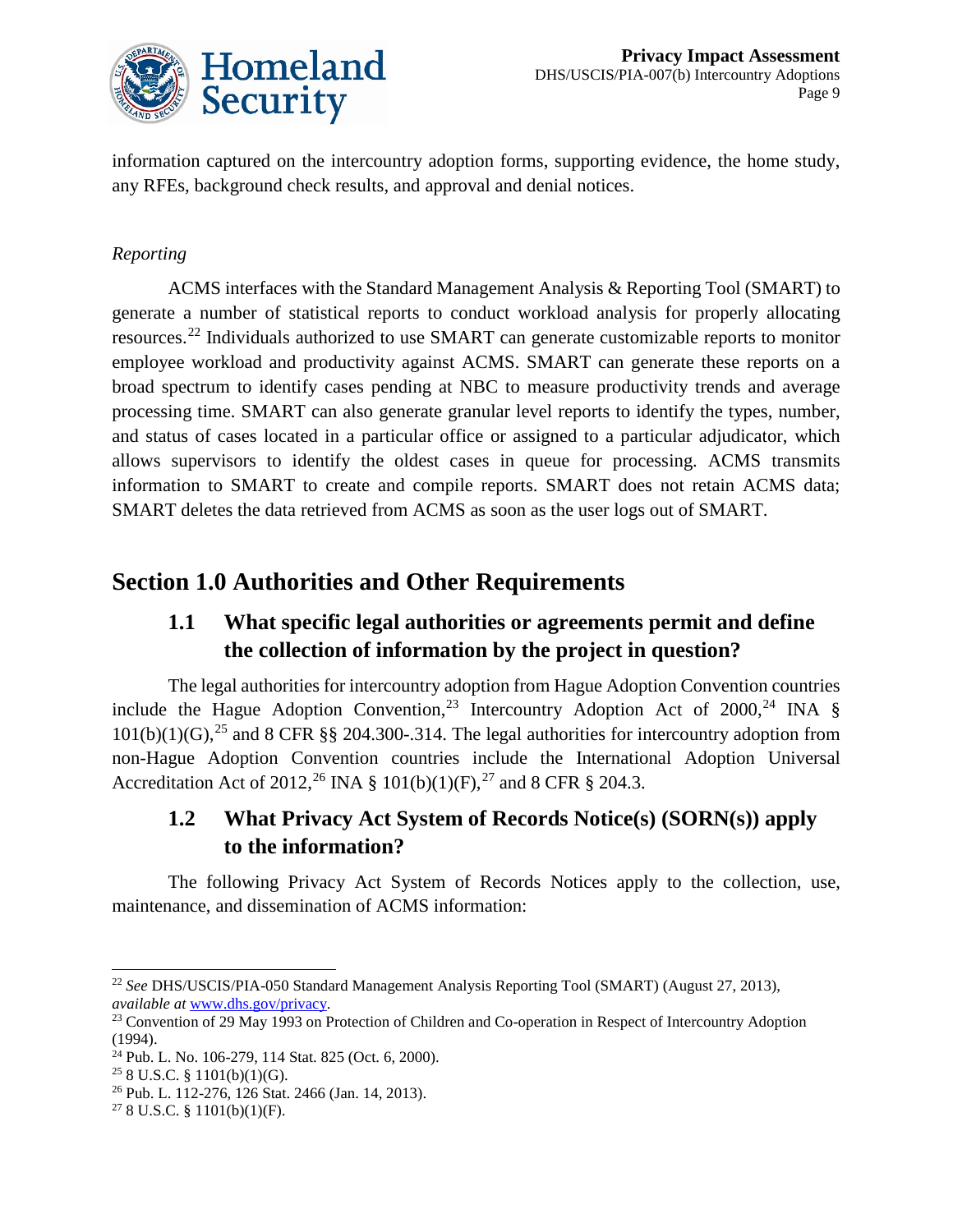

 $\overline{a}$ 

- Intercountry Adoptions SORN,<sup>[28](#page-10-0)</sup>which covers information collected during the intercountry adoptions process and includes all individuals seeking an intercountry adoption; any additional adult members of the household; representatives of the prospective adoptive parent(s); minors being adopted; and biological mothers, fathers, or custodians of adopted minors. preparers, and adoption service providers; and
- Alien File, Index, and National File Tracking System SORN,<sup>[29](#page-10-1)</sup> which covers the information maintained in the A-File, including hardcopy records of adoptionrelated applications and petitions and supporting documentation; and
- Background Check Service,<sup>[30](#page-10-2)</sup> which covers the status and results of background checks; and
- Biometric Storage System,<sup>[31](#page-10-3)</sup> which covers the collection, use, and storage of biometric data from the prospective adoptive parent and adult household member to conduct name and fingerprint checks.

# **1.3 Has a system security plan been completed for the information system(s) supporting the project?**

Yes. ACMS is a module under National Processing Workflow Repository (NPWR). NPWR falls under the Digital Innovation and Development-Information Technology (DID-IT) accreditation boundary. DID-IT completed the security assessment and authorization documentation in August 2013, and was accepted into the Ongoing Authorization program. Ongoing Authorization requires DID-IT, including NPWR, to be reviewed on a monthly basis and maintain its security posture to maintain its Authority to Operate (ATO).

## **1.4 Does a records retention schedule approved by the National Archives and Records Administration (NARA) exist?**

No. USCIS is negotiating a retention schedule with NARA for ACMS and it is subject to final approval. NARA approved the Alien File retention schedule N1-566-08-11.

# **1.5 If the information is covered by the Paperwork Reduction Act (PRA), provide the Office of Management and Budget (OMB)**

<span id="page-10-2"></span>2013) available at [www.dhs.gov/privacy.](http://www.dhs.gov/privacy)<br><sup>30</sup> DHS/USCIS-002 Background Check Service, 72 FR 31082 (June 5, 2007) available at [www.dhs.gov/privacy.](http://www.dhs.gov/privacy)<br><sup>31</sup> DHS/USCIS-003 Biometric Storage System, 72 FR 17172 (April 6, 2007) ava

<span id="page-10-0"></span><sup>&</sup>lt;sup>28</sup> Concurrent with the publishing of this PIA, DHS is publishing an updated Intercountry Adoptions SORN to clarify updates to the processing of intercountry adoptions. DHS/USCIS-005 Intercountry Adoptions, 72 FR 31086<br>(June 5, 2007) *available at www.dhs.gov/privacy*.

<span id="page-10-1"></span><sup>&</sup>lt;sup>29</sup> DHS/USCIS/ICE/CBP-001 Alien File, Index, and National File Tracking System, 78 FR 69864 (November 21,

<span id="page-10-3"></span>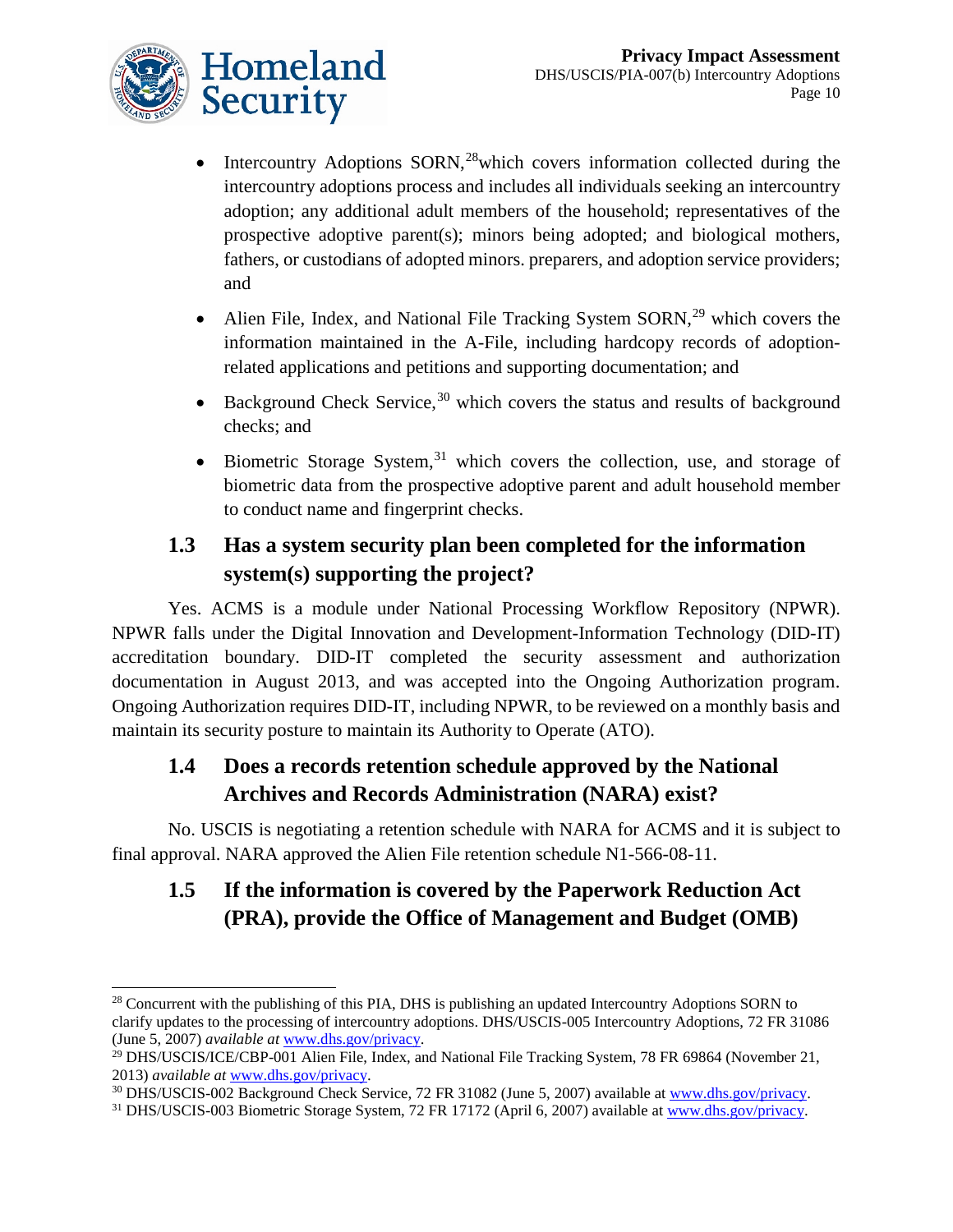

# **Control number and the agency number for the collection. If there are multiple forms, include a list in an appendix.**

Yes. Form I-600A, Form I-600, and Form I-600/I-600A, Supplement 1 are subject to the requirements set forth by PRA. OMB Control Number 1615-0028 covers Form I-600A, Form I-600, and Form I-600/I-600A, Supplement 1. The Intercountry Adoption Act, codified at 42 U.S.C. § 14953(c), exempts Form I-800A and Form I-800 from PRA requirements.

# **Section 2.0 Characterization of the Information**

The following questions are intended to define the scope of the information requested or collected, as well as reasons for its collection.

### **2.1 Identify the information the project collects, uses, disseminates, or maintains.**

ACMS collects and maintains information on U.S. citizen prospective adoptive parents, spouses, adult members of the household, adoptive beneficiaries, adoption service providers, home study preparers, attorneys, and form preparers to determine the prospective adoptive parents' suitability and eligibility to adopt and the child's eligibility to immigrate to the United States as an immediate relative. The information collected through the Hague Adoption Convention process and the orphan adoption process may vary because each process may require different information.

Information collected and maintained about prospective adoptive parents may include:

- Full Name;
- Alias;
- Mailing Address;
- Physical Address;
- Address Abroad;
- Email Address;
- Telephone Number;
- Date of Birth;
- Country of Birth;
- City of Birth;
- State or Province of Birth;
- Citizenship Status;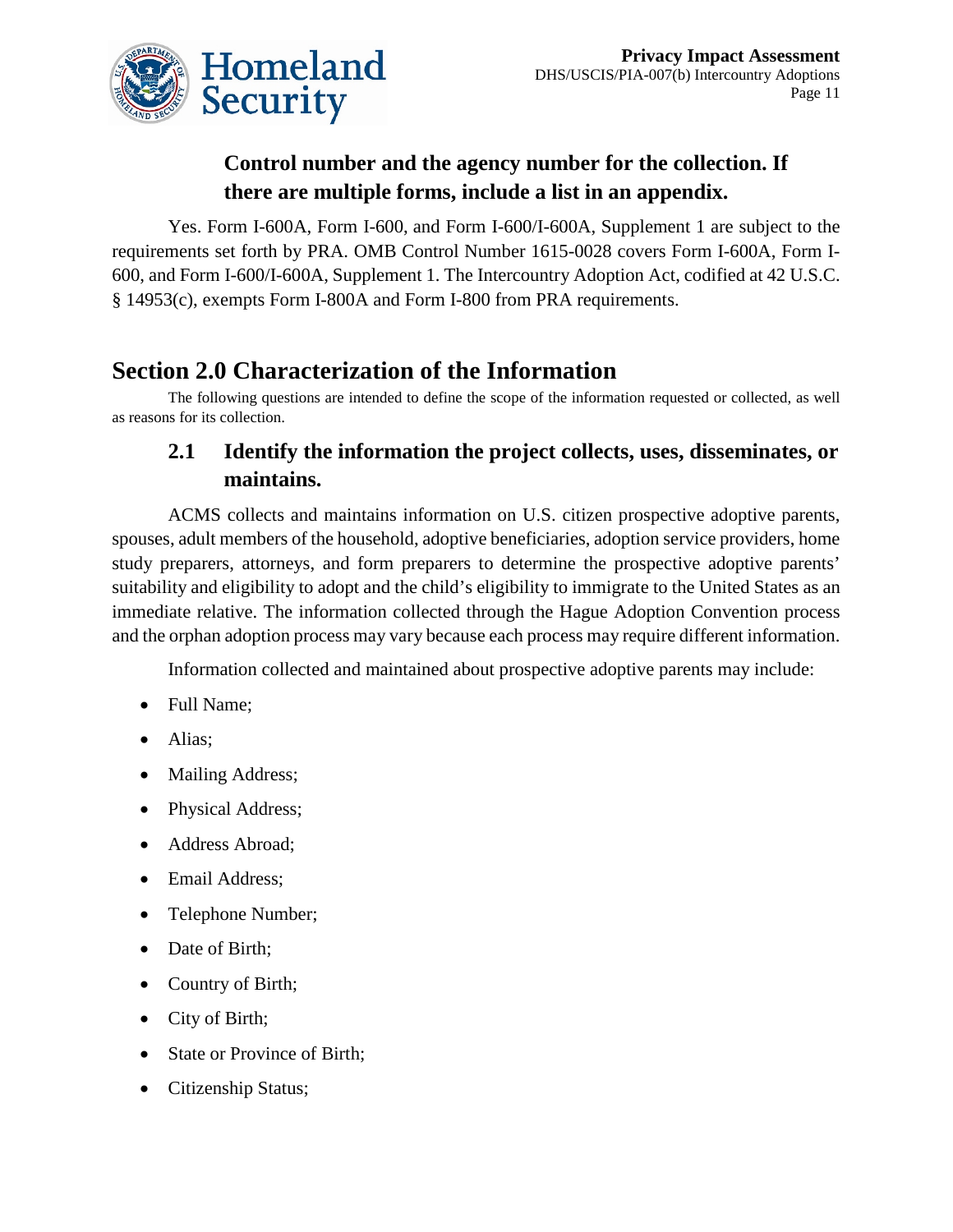

- Naturalization History;
- Certificate of Citizenship or Certificate of Naturalization Number;
- Residence Status;
- Marital Status;
- Marital History;
- Spouse's Immigration Status;
- USCIS Account Number;
- Social Security number (SSN);
- A-Number;
- USCIS Receipt Number;
- Adoption Filing History;
- Payments Made and Anticipated Future Payments in Relation to the Adoption;
- Photographs;
- Physical Description (e.g., height, weight, eye color, hair color, race, ethnicity, identifying marks like tattoos or birthmarks);
- Biometric (i.e., fingerprints and photographs) and other information (i.e., race, ethnicity, weight, height eye color, hair color) collected to conduct background checks;
- Home Study Results;
- Home Study Preparer;
- Home Study Preparer Authorization;
- Medical and Social History (e.g., vaccinations, referrals, communicable diseases, physical or mental disorders);
- Financial Information (e.g., income, expenses, savings, assets, property, financial support, supporter information, life insurance, debts, encumbrances);
- Supporting Documentation as Necessary (e.g., birth certificate, appeals or motions to reopen or reconsider decisions, and proof of marriage);
- Proof of Citizenship (i.e., unexpired passport, citizenship/naturalization certificate, school records, census records, church records, and affidavits);
- Proof of Marriage;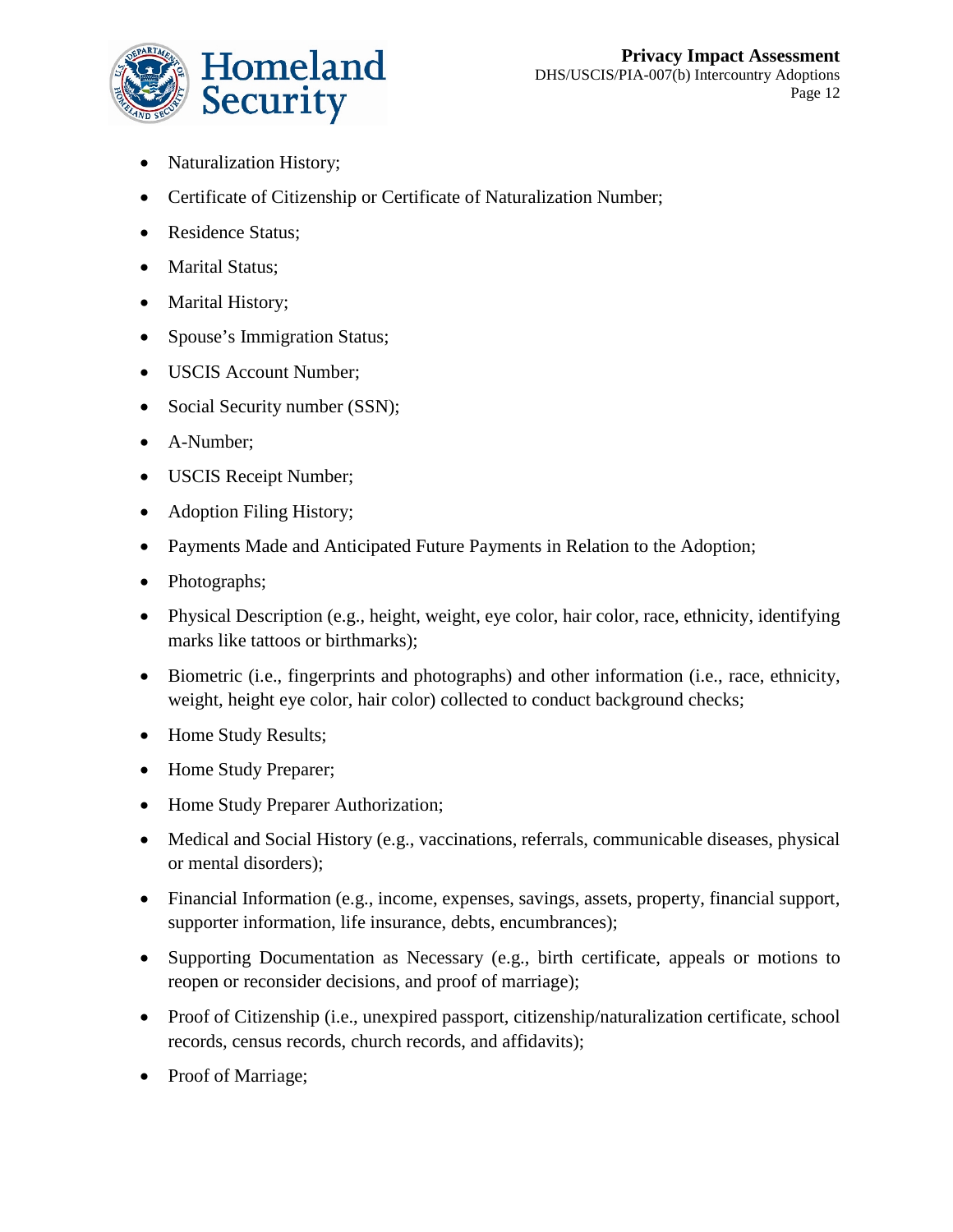

- $\bullet$ Accommodations/Disabilities; and
- Signature.

Information about any adult members of the household may include:

- Full Name;
- Alias;
- Mailing Address;
- Email Address;
- Telephone Number;
- Date of Birth;
- County of Birth;
- State or Province of Birth;
- City of Birth;
- A-Number;
- SSN;
- Relationship to Prospective Adoptive Parent(s);
- Photographs;
- Physical Description (e.g., height, weight, eye color, hair color, race, ethnicity, identifying marks like tattoos or birthmarks);
- Biometric (i.e., fingerprints and photographs) and other information (i.e., race, ethnicity, weight, height eye color, hair color) collected to conduct background checks;
- Case Decision;
- Accommodations/Disabilities; and
- Signature.

Information about the adoptive beneficiary may include:

- Full Name at Birth;
- Full Name at Present;
- Alias;
- Date of Birth;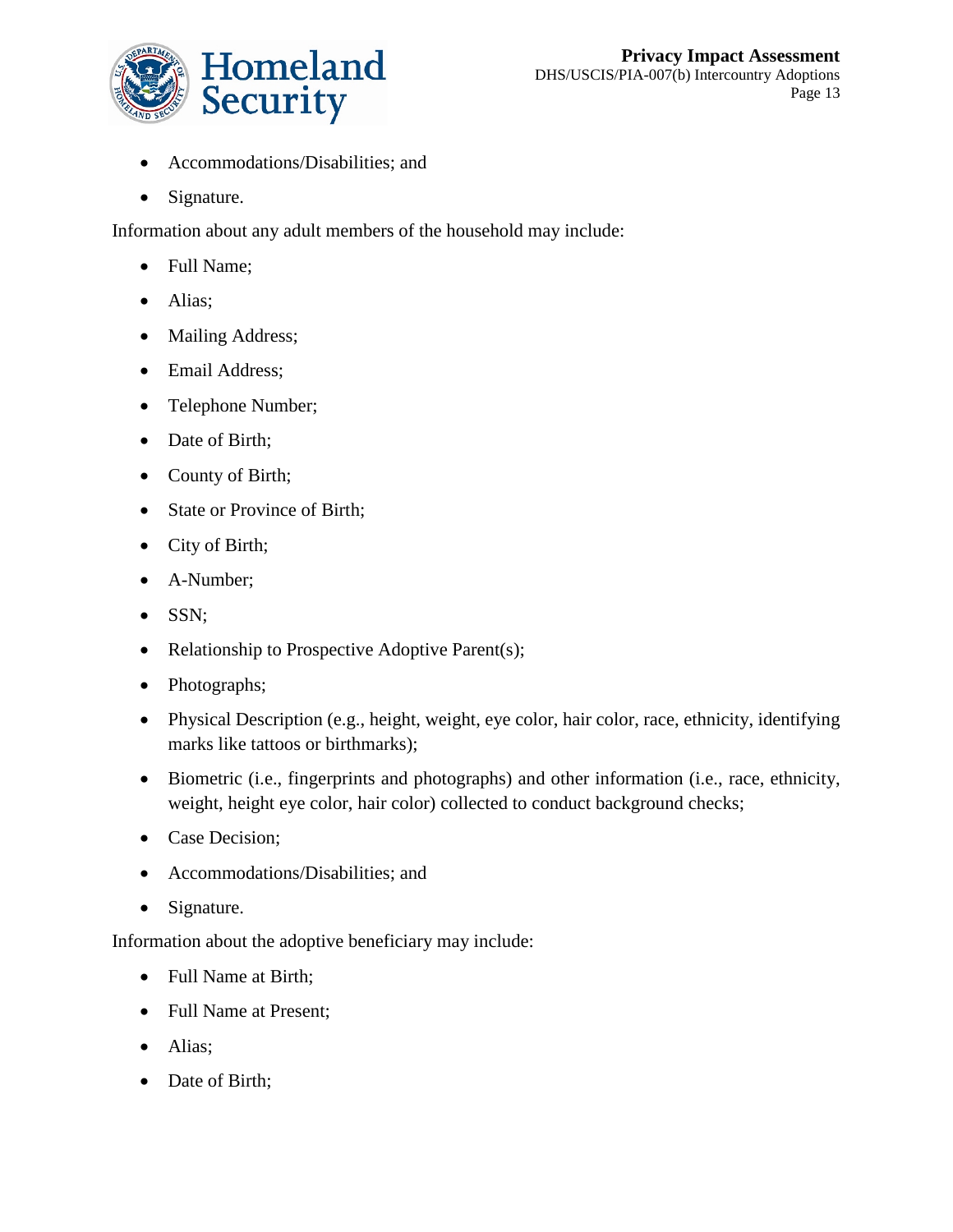

- Gender;
- Country of Birth;
- City/Town/Village of Birth;
- Place of Habitual Residency;
- Present Legal Custodian;
- Present Address;
- Address Where the Child Will Reside;
- Article 16 Report;<sup>[32](#page-14-0)</sup>
- Parental History and Custody Information (e.g., biological mothers, fathers, or custodians of adopted minors);
- Supporting Documentation as Necessary (e.g., birth certificate, appeals or motions to reopen or reconsider decisions);
- Date of Adoption;
- Place of Adoption;
- Physical or Mental Afflictions;
- Accommodations/Disabilities;
- A-Number;
- Relationship to Prospective Adoptive Parent, if any; and
- Case Decision

Information about the adoption service providers and home study preparers may include:

- Name;
- Organization Name;
- Mailing Address;
- Phone and Fax Numbers;
- Email Address; and
- $\bullet$ Accreditation or Approval Status.

<span id="page-14-0"></span> $\overline{a}$ <sup>32</sup> The official child referral for countries within the Hague Convention and will include information about a child's psychological, social, and medical history. It also specifies the child's name, date of birth, and reasons the child is in need of an adoptive placement.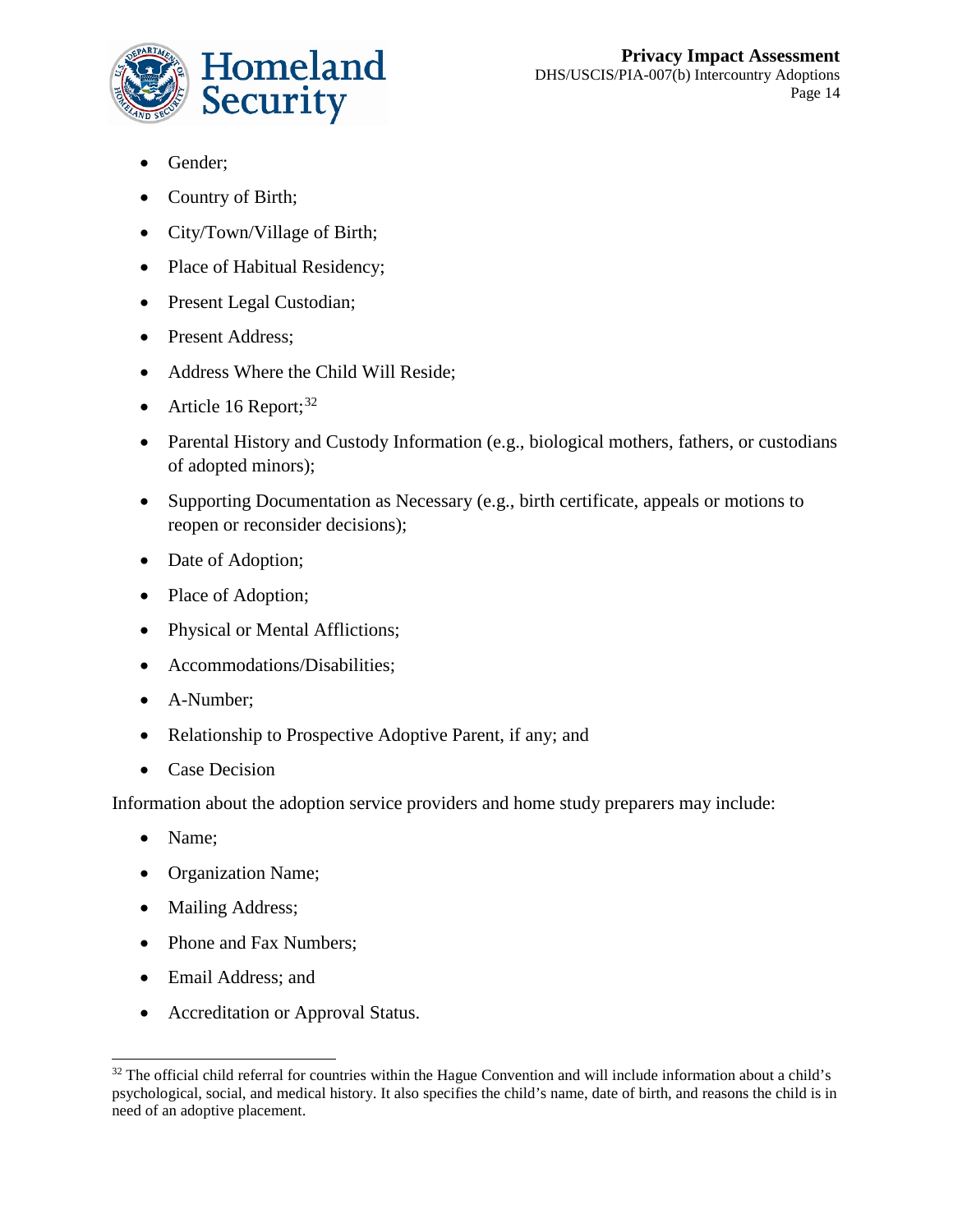

Information about the preparer may include:

- Name;
- Organization or Business Name;
- Physical and Mailing Addresses;
- Email Address;
- Phone and Fax Numbers; and
- Signature.

Information about the representative may include:

- Name;
- Law Firm/Recognized Organization Name;
- Physical and Mailing Addresses;
- Phone and Fax Numbers;
- Email Address;
- Attorney Bar Card Number or Equivalent;
- Bar Membership;
- Accreditation Date;
- Source of Accreditation;
- Board of Immigration Appeals (BIA) Representative Accreditation Expiration Date;
- Law Practice Restriction Explanation; and
- Signature.

Information from the benefit-specific eligibility information may be recorded in ACMS. The physical files are stored in the A-File.

## **2.2 What are the sources of the information and how is the information collected for the project?**

Information contained in ACMS is collected directly from individuals completing the Form I-600 petition; Form I-600A application; Form I-600/I-600A, Supplement 1; Form I-800 petition; Form I-800, Supplement 1; Form I-800A application; Form I-800A Supplements 1, 2, and 3; and adjudicative transactions while processing the file. Additionally, adjudicators manually add partial information from supporting evidence and other systems used in USCIS daily adjudication operations to ACMS. This includes results from the TECS Name Checks and FBI Fingerprint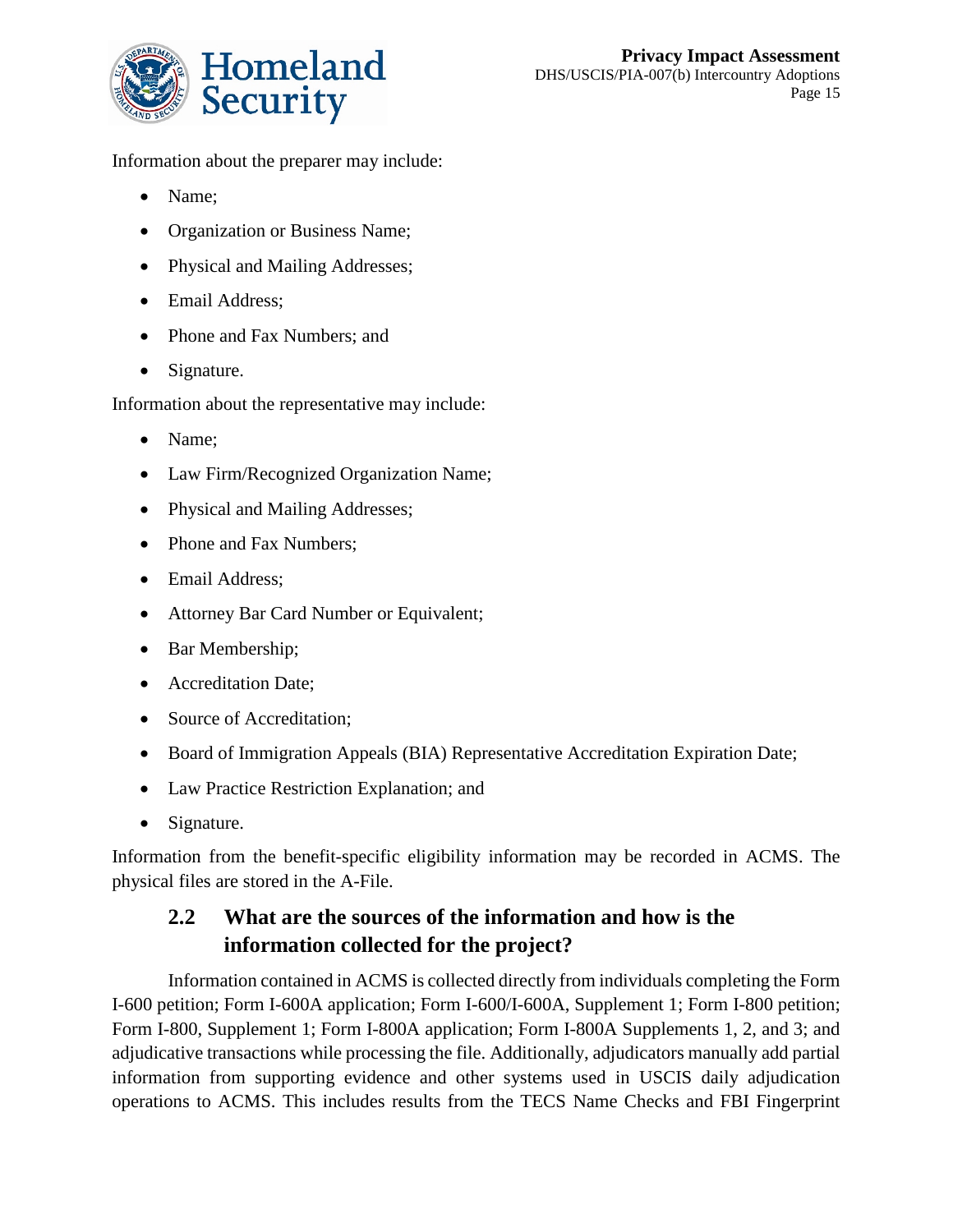

Checks on prospective adoptive parent(s) and other adult members of the household.

# **2.3 Does the project use information from commercial sources or publicly available data? If so, explain why and how this information is used.**

No.

### **2.4 Discuss how accuracy of the data is ensured.**

USCIS ensures data accuracy by collecting information directly from the prospective adoptive parents, adult members of the household, and the prospective adoptive parents' representative. During the adjudication process, USCIS personnel review the information collected from the supporting documentation, background checks, and, occasionally, an in-person interview to verify the information collected from the individuals.

In addition, a home study must be no more than six months after the time it is submitted to USCIS<sup>[33](#page-16-0)</sup> and must be updated or amended if there is a significant change in the applicant's household, such as the addition of one or more children in the applicant's home, the addition of other dependents or additional adult members of the household to the family, a change resulting because the applicant is seeking to adopt a handicapped or special needs child if not previously addressed by the home study, a change to a different country for adoption, or a change to the child's proposed state of residence.<sup>[34](#page-16-1)</sup> In Hague Adoption Convention Cases, the Form I-800A approval expires after 15 months, but USCIS may extend approval for additional 15-month periods with an updated or amended home study.<sup>[35](#page-16-2)</sup> In orphan cases, the Form I-600A approval expires after 18 months, but USCIS may extend approval once for an additional 18 months with an updated or amended home study. Additionally, all required fingerprints must be valid at the time of application and petition approval. USCIS will not find a prospective adoptive parent suitable and eligible to adopt without the required home study.

# **2.5 Privacy Impact Analysis: Related to Characterization of the Information**

**Privacy Risk:** There is a risk of collecting more information than necessary to adjudicate the benefit.

**Mitigation:** The USCIS Privacy Office reviewed the adoption-based forms to ensure that USCIS collects the minimum amount of information needed to determine benefit eligibility. USCIS reviewed each data element to ensure that it would increase processing efficiency, provide better customer service, and assist in the adjudication of intercountry adoptions-based applications

 $\overline{a}$ 

<sup>33</sup> 8 CFR § 204.311(c)(4).

<span id="page-16-1"></span><span id="page-16-0"></span><sup>34</sup> 8 CFR § 204.311(u).

<span id="page-16-2"></span><sup>35</sup> *See* the USCIS Extension and Validity webpage for more information, *available at* [http://www.uscis.gov/adoption/after-approval/extension-and-validity-periods.](http://www.uscis.gov/adoption/after-approval/extension-and-validity-periods)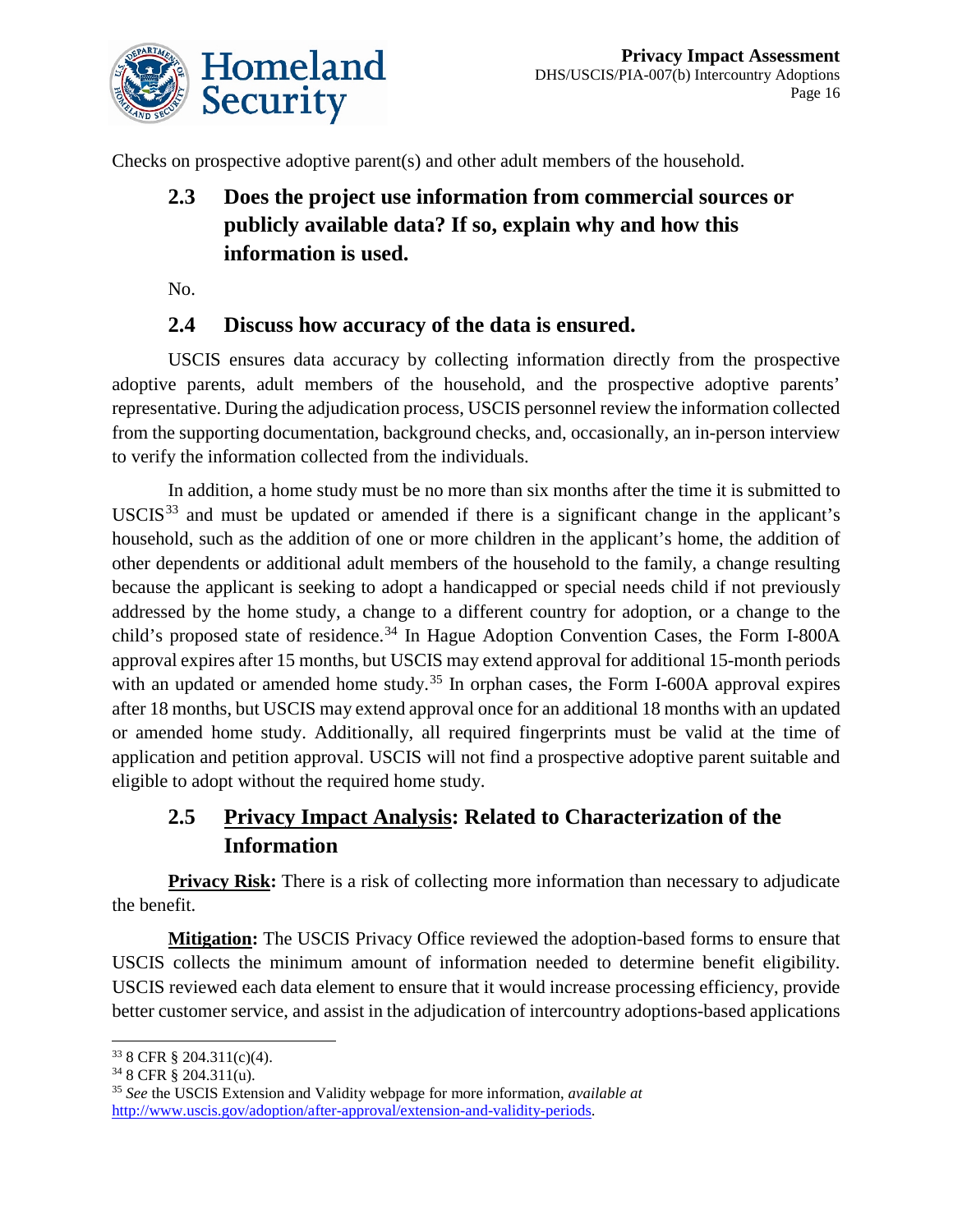

and petitions. Data that did not meet these guidelines were not included in the form. Furthermore, USCIS and OMB negotiated all data elements collected from Forms I-600, I-600A, and Form I-600/I-600A, Supplement 1 during Paperwork Reduction Act collection review.

**Privacy Risk:** There is a risk that USCIS may inappropriately collect and use information from the additional adult members of the household to make a benefit determination.

**Mitigation:** USCIS collects information on prospective adoptive parents and every adult member of the household to assess the overall conditions of the household. Every adult member of the prospective adoptive parents' household must complete supplemental forms. The purpose of Form I-600/I-600A, Supplement 1 and Form I-800A, Supplement 1 is to collect information on any additional individuals who are age 18 or older, who have the same principal residence as the prospective adoptive parents, or any person under age 18 or who does not actually live at the same residence, but whose presence is relevant to the issue of the prospective adoptive parents' suitability to adopt. USCIS uses information collected from every adult household member to conduct background checks in order to assist USCIS in determining whether the prospective adoptive parent's home environment would be suitable for a child while adjudicating the intercountry adoption benefit request.

# **Section 3.0 Uses of the Information**

The following questions require a clear description of the project's use of information.

### **3.1 Describe how and why the project uses the information.**

USCIS uses ACMS to support the administration and adjudication of intercountry adoption forms. The main purpose for collecting this information is to make an adjudicative decision for each application or petition for intercountry adoption. USCIS uses the information to determine the eligibility and suitability of the prospective adoptive parents and to determine the eligibility of the child to immigrate to the United States as an immediate relative. As part of the adjudication process, USCIS uses biographic and biometric information to conduct TECS Name Checks and FBI Fingerprint Checks on prospective adoptive parents and other adult members of the household who are age 18 or older.

**3.2 Does the project use technology to conduct electronic searches, queries, or analyses in an electronic database to discover or locate a predictive pattern or an anomaly? If so, state how DHS plans to use such results.**

No.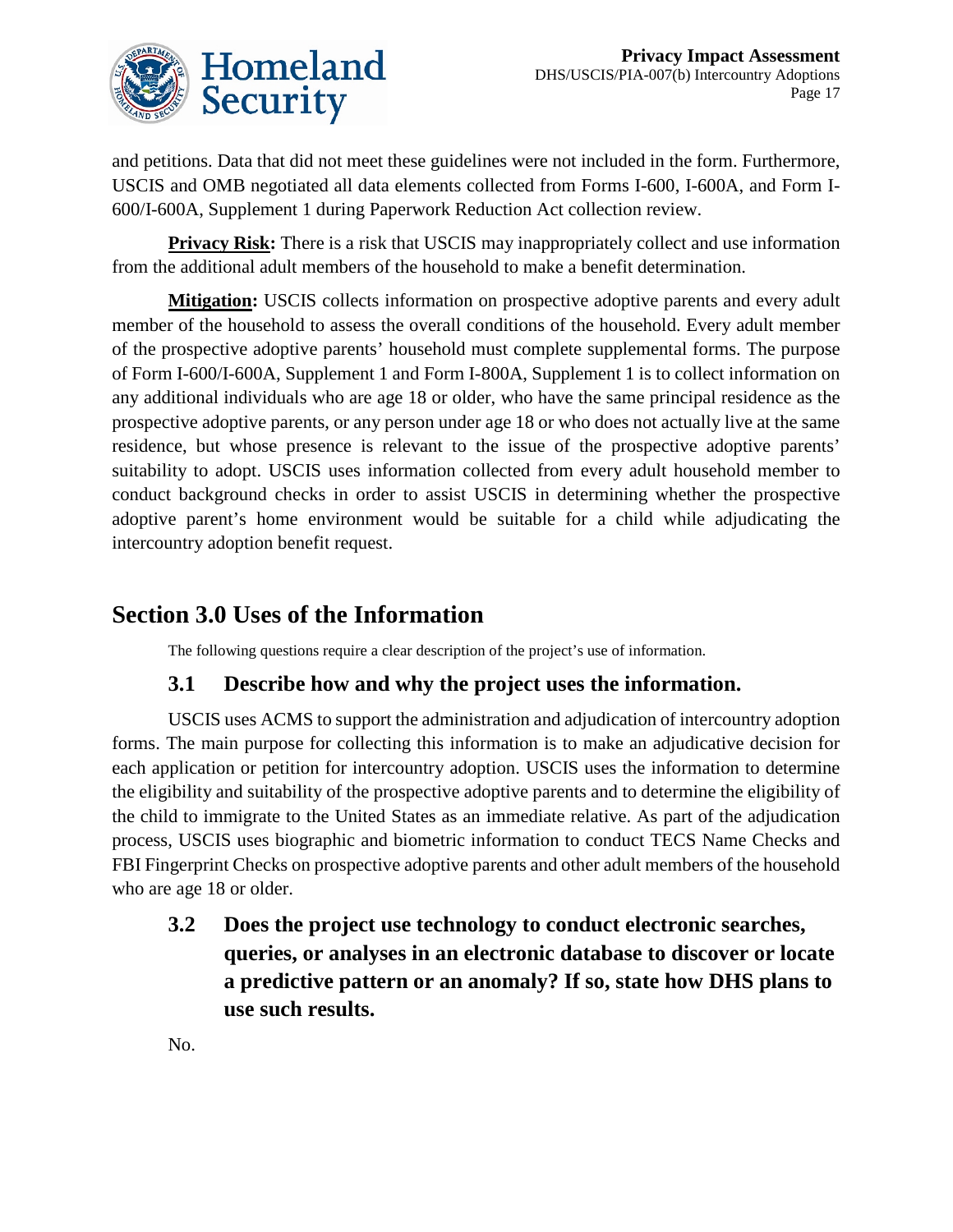

# **3.3 Are there other components with assigned roles and responsibilities within the system?**

No.

### **3.4 Privacy Impact Analysis: Related to the Uses of Information**

**Privacy Risk:** There is a risk individuals who have legitimate access to PII could exceed their authority and use the data for unofficial purposes.

**Mitigation:** USCIS mitigates this risk by notifying users of their responsibilities and providing training, by implementing access controls, and through audit trails. USCIS Management Directive No. 140-001, Handling Sensitive and Non-Sensitive Personally Identifiable Information, dated September 27, 2010, provides guidance for the manner in which USCIS employees and contractors must handle Sensitive but Unclassified/For Official Use Only Information in both paper and electronic records. Additionally, all USCIS employees are required to take annual computer security training, which addresses this issue. USCIS also maintains rules of behavior for employees who use USCIS systems.

USCIS provides a warning banner provided at all access points to deter unauthorized use of information. The banner warns authorized and unauthorized users about the appropriate uses of ACMS, that USCIS may monitor ACMS for improper use and illicit activity, and the penalties for non-compliance. USCIS also limits access to PII by employing role-based access (allowing access only to users who need particular PII to perform their duties). USCIS maintains and reviews ACMS transaction logs to ensure users are only accessing information related to their job functions.

# **Section 4.0 Notice**

The following questions seek information about the project's notice to the individual about the information collected, the right to consent to uses of said information, and the right to decline to provide information.

# **4.1 How does the project provide individuals notice prior to the collection of information? If notice is not provided, explain why not.**

USCIS presents the prospective adoptive parents and any additional adult members of the household with a Privacy Act Statement as required by Section (e)(3) of the Privacy Act of 1974. The Privacy Act Statement is located on each form's instructions. The Privacy Act Statement located on the instructions for each form notifies prospective adoptive parents and adult members of the household of USCIS's authority to collect information, and the purposes, routine uses, and consequences of declining to provide the information to USCIS prior to the collection of information. In addition, USCIS provides general notice to individuals through the Alien File,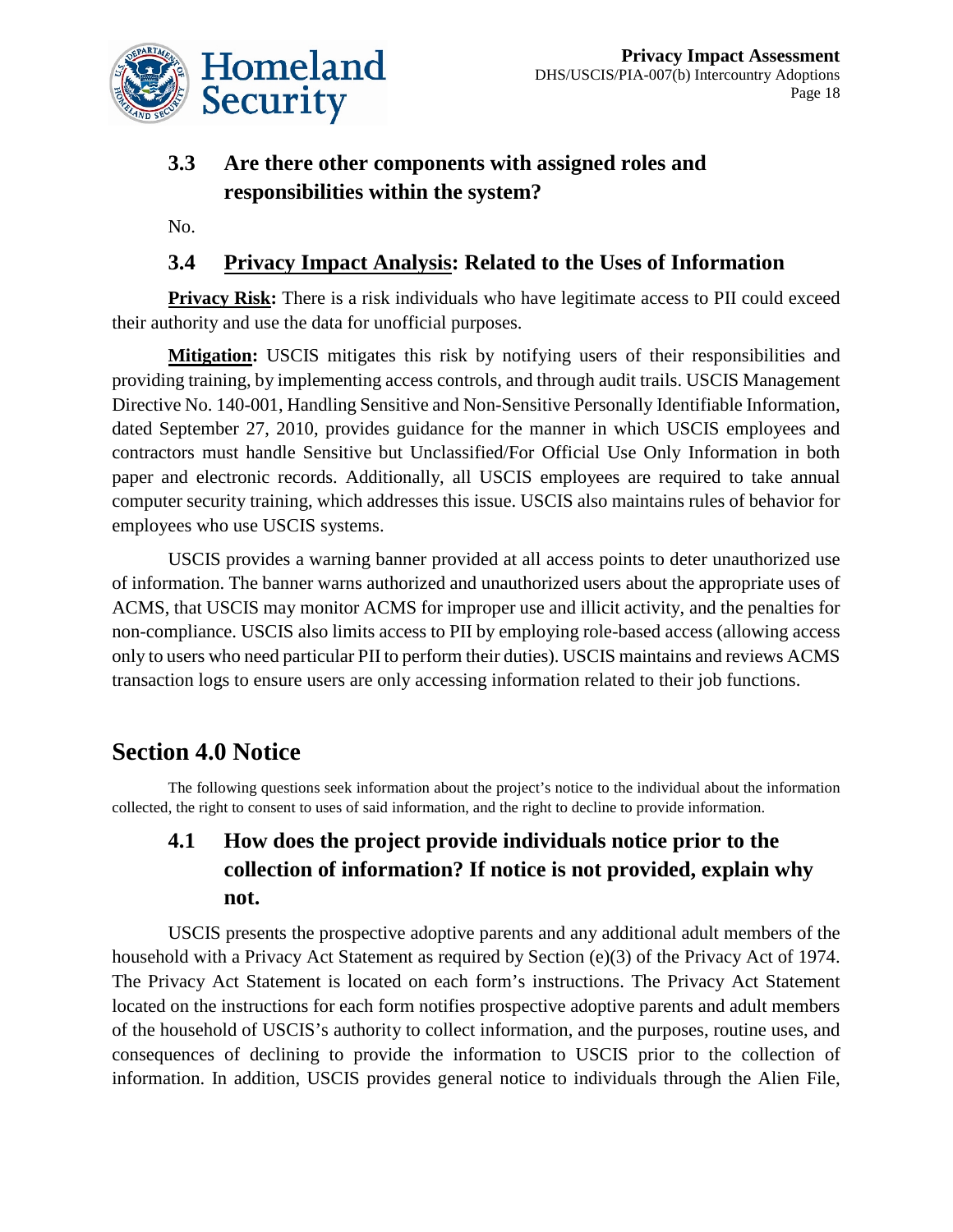

Index, and National File Tracking System SORN;<sup>[36](#page-19-0)</sup> the Intercountry Adoptions SORN;<sup>37</sup> and this PIA.

Every additional adult member of the household must complete forms associated with either the Hague Adoption Convention process or the orphan adoption process. USCIS reserves the right to request information on any person who has not yet reached his or her 18th birthday by the application or petition filing date, or who does not actually live at the same residence as the prospective adoptive parents but whose presence in the residence is relevant to the issue of suitability to adopt. The adult member of the household is informed prior to the collection of information that by signing the form, he or she is providing written consent to USCIS to share his or her information with the applicant or the adoption service provider. The Privacy Act Statement on each form's instructions notifies the prospective adoptive parents and the adult members of the household that USCIS will share the information provided with other federal, state, local, and foreign law enforcement and regulatory agencies during the course of the investigation.

## **4.2 What opportunities are available for individuals to consent to uses, decline to provide information, or opt out of the project?**

The USCIS adoption-based forms require the prospective adoptive parents and any additional adult household members to provide biographic and biometric information. This information is critical to making an informed adjudication decision to grant or deny the adoption benefit request. Applicants and adult members of the household have the right to decline to provide information. However, failure to submit such information may prohibit USCIS from processing and properly adjudicating the application or petition, and thus may preclude the prospective adoptive parents from receiving the benefit.

### **4.3 Privacy Impact Analysis: Related to Notice**

There is no privacy risk to notice.

# **Section 5.0 Data Retention by the project**

The following questions are intended to outline how long the project retains the information after the initial collection.

### **5.1 Explain how long and for what reason the information is retained.**

USCIS is working with NARA to develop a retention and disposal schedule for data contained within ACMS. The proposed retention and disposal period for these records is to retain

<span id="page-19-0"></span> $\overline{a}$ <sup>36</sup> DHS/USCIS/ICE/CBP-001 Alien File, Index, and National File Tracking System, 78 FR 69864 (November 21, 2013) available at <u>www.dhs.gov/privacy</u>.<br><sup>37</sup> Concurrent with the publishing of this PIA, DHS is updating the Intercountry Adoptions SORN to clarify updates

<span id="page-19-1"></span>to the processing of intercountry adoptions. The present version is DHS/USCIS-005 Intercountry Adoptions, 72 FR 31086 (June 5, 2007) available at [www.dhs.gov/privacy.](http://www.dhs.gov/privacy)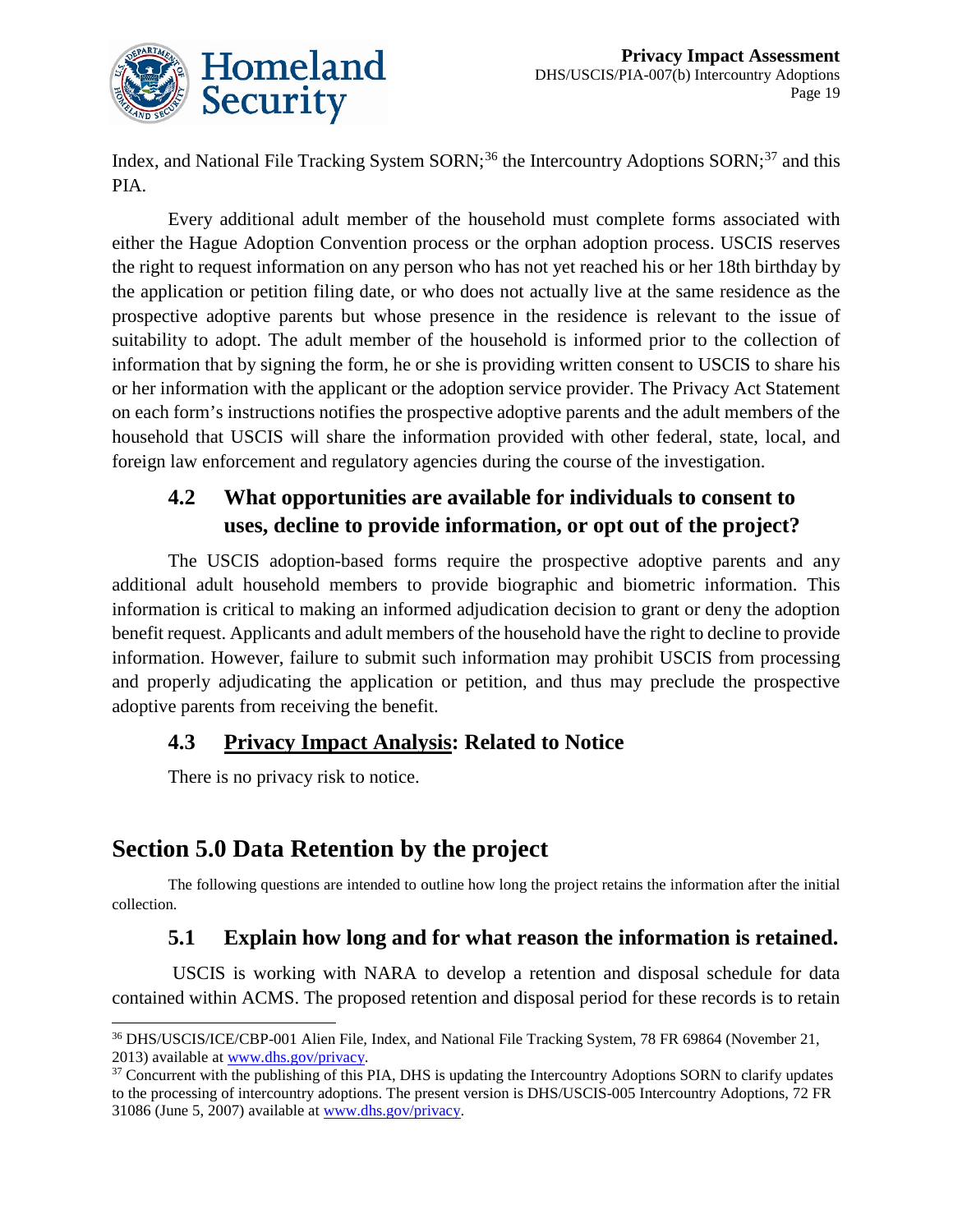

adoption records for 99 years, after which time the records will be archived. USCIS determined the 99-year retention period based on the length of time USCIS may interact with a customer.

USCIS maintains hardcopy records of all adoption related applications and supporting documentation in the A-File [N1-566-08-11]. The A-File records are permanent, whether hard copy or electronic. USCIS transfers the A-Files to the custody of NARA 100 years after the individual's date of birth.

### **5.2 Privacy Impact Analysis: Related to Retention**

**Privacy Risk:** There is a risk that USCIS will retain the information in ACMS longer than necessary to accomplish the purpose for which the information was originally collected.

**Mitigation:** This is risk is mitigated because USCIS has determined that 99 years is an appropriate retention period in the event a beneficiary requires assistance or access to his or her adoption records during his or her lifetime. The proposed ACMS retention and disposal schedule is based upon a need to keep the records available in case there are questions in the future regarding the child's adoption and immigration.

# **Section 6.0 Information Sharing**

The following questions are intended to describe the scope of the project information sharing external to the Department. External sharing encompasses sharing with other federal, state and local government and private sector entities.

# **6.1 Is information shared outside of DHS as part of the normal agency operations? If so, identify the organization(s) and how the information is accessed and how it is to be used.**

USCIS shares completed applications and petitions electronically and through the U.S. Postal Service with DOS to facilitate final approval and the visa issuance process. USCIS mails approved and provisionally approved applications and petitions to the NVC. ACMS also submits completed applications and petitions to DOS through ESB-AOS, which then sends a separate adoption notification to DOS. The AOS orchestration process reads the message, transforms the data using the mappings defined in the ESB-AOS, and updates DOS CCD.<sup>[38](#page-20-0)</sup> The information shared with DOS includes information captured on the intercountry adoption forms, supporting evidence, the home study, all RFEs, background check results, and approval and denial notices. USCIS also shares data with the FBI to conduct fingerprint checks through the Customer Profile Management Service.<sup>[39](#page-20-1)</sup>

 $\overline{a}$ 

<span id="page-20-0"></span><sup>38</sup> *See* DOS CCD PIA (July 17, 2015), *available at*

<span id="page-20-1"></span><sup>&</sup>lt;sup>[39](https://foia.state.gov/_docs/pia/consularconsolidateddatabase_ccd.pdf)</sup> See DHS/USCIS/PIA-060 Customer Profile Management Service, *available at* www.dhs.gov/privacy.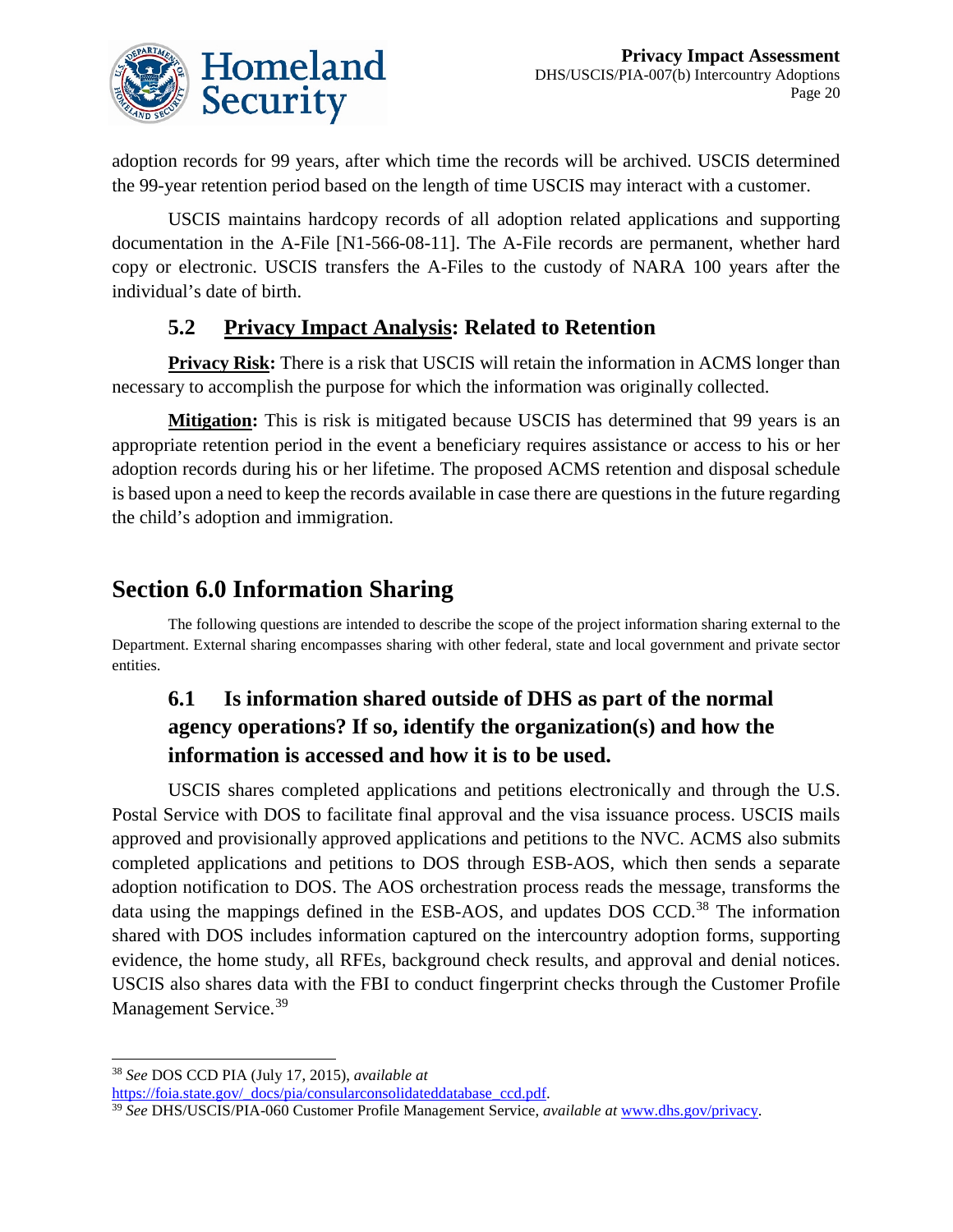

# **6.2 Describe how the external sharing noted in 6.1 is compatible with the SORN noted in 1.2.**

The sharing of PII with DOS is compatible with the original collection and is covered by Routine Use I in DHS/USCIS-005 Intercountry Adoptions and Routine Use O in the DHS/USCIS/ICE/CBP-001 Alien File, Index, and National File Tracking System of Records SORNs. Routine Use I of the Intercountry Adoptions SORN permits USCIS to share intercountry adoption information with DOS to assist in the processing of visas, applications, or petitions for benefits under the Immigration and Nationality Act, and all other immigration and nationality laws, including treaties and reciprocal agreements. Routine Use O of the A-File SORN permits USCIS to share information with DOS in the processing of petitions or applications for benefits under the INA, and all other immigration and nationality laws including treaties and reciprocal agreements; or when the DOS requires information to consider or provide an informed response to a request for information from a foreign, international, or intergovernmental agency, authority, or organization about an alien or an enforcement operation with transnational implications. DOS uses this information to ensure it only grants visas to eligible beneficiaries.

### **6.3 Does the project place limitations on re-dissemination?**

A Memorandum of Agreement (MOA) between USCIS and DOS fully outlines responsibilities of the parties, security standards, and limits of use of the information, including re-dissemination. Under this MOA, DOS and USCIS may share and disclose information with DHS and DOS, but may not disseminate information to other external agencies. Methods and controls over dissemination of information are coordinated between USCIS and DOS prior to information sharing.

### **6.4 Describe how the project maintains a record of any disclosures outside of the Department.**

ESB-AOS maintains audit trail logs to identify transactions performed by external users. DOS users access the ACMS through the ESB interface. ACMS passes information to DOS using the ESB-AOS, which is a secured point-to-point connection from ACMS to the ESB and from the ESB to ACMS. A valid interconnectivity agreement exists between ACMS and the ESB. A separate interconnectivity agreement covers communication between the ESB and DOS. USCIS passes the authenticated user ID to each agency to record the disclosure information for auditing purposes.

### **6.5 Privacy Impact Analysis: Related to Information Sharing**

**Privacy Risk:** There is a risk of unauthorized access to, or disclosure of, information contained within ACMS.

**Mitigation:** USCIS mitigates this risk by protecting records from unauthorized access through appropriate administrative, physical, and technical safeguards that include restricting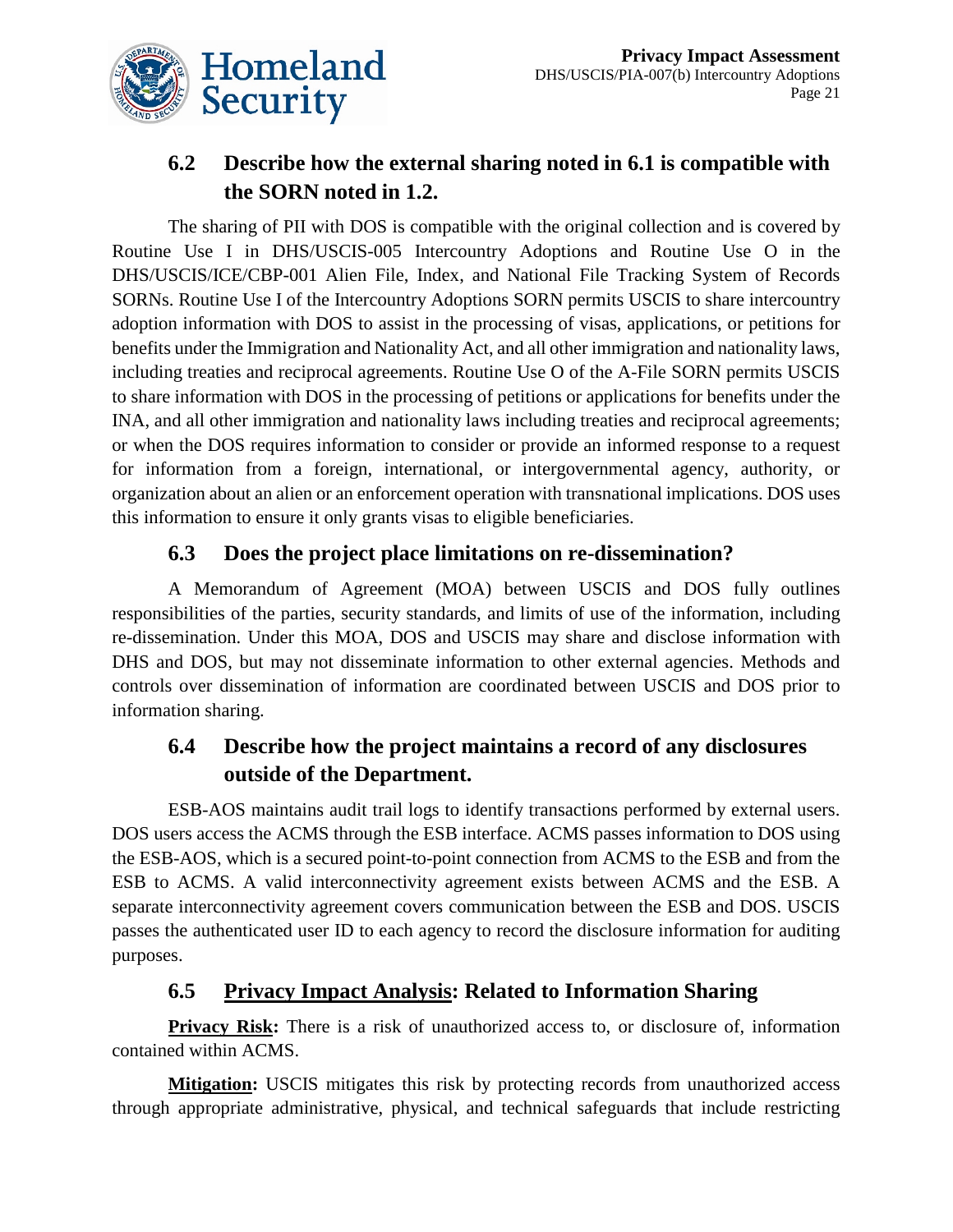

access to authorized personnel who have a need-to-know. USCIS safeguards ACMS information in accordance with applicable laws, rules, and policies. USCIS strictly controls the process of data sharing. USCIS is careful to share data with those at DOS who have a need to know, and put the information to a use that is compatible with USCIS SORNs. All DOS information handlers must be authorized to access the information. This mitigates the risk of unauthorized disclosure by requiring a trained employee with access to the information to review the information before sharing the information with DOS. USCIS further mitigates the risk of authorized access and disclosure through provisions in the MOU with DOS. This MOU discuss the parties' respective responsibilities for safeguarding and using the information.

# **Section 7.0 Redress**

The following questions seek information about processes in place for individuals to seek redress which may include access to records about themselves, ensuring the accuracy of the information collected about them, or filing complaints.

### **7.1 What are the procedures that allow individuals to access their information?**

Individuals seeking to access or amend their USCIS records may file Freedom of Information Act (FOIA) or Privacy Act request. Any individual seeking to access his or her USCIS record may submit a request to following address:

National Records Center FOIA/PA Program P.O. Box 648010 Lee's Summit, MO 64064-8010

The information requested may be exempt from disclosure under the Privacy Act because some ACMS files may contain law enforcement sensitive information, the release of which may compromise ongoing criminal investigations. Individuals can find additional information on Privacy Act and FOIA requests for USCIS records at http://www.uscis.gov.

## **7.2 What procedures are in place to allow the subject individual to correct inaccurate or erroneous information?**

An individual may gain access to his or her USCIS records by filing a Privacy Act request. The request should state clearly the information that is being contested, the reasons for contesting it, and the proposed amendment to the information. The requestor should also clearly mark the envelope, "Privacy Act Amendment Request." Additionally, USCIS will issue a RFE or NOID if USCIS intends to use information that is not contained in the application or supporting documentation (e.g., criminal history received from law enforcement), it will provide formal notice to the applicant and provide him or her an opportunity to refute the information prior to rendering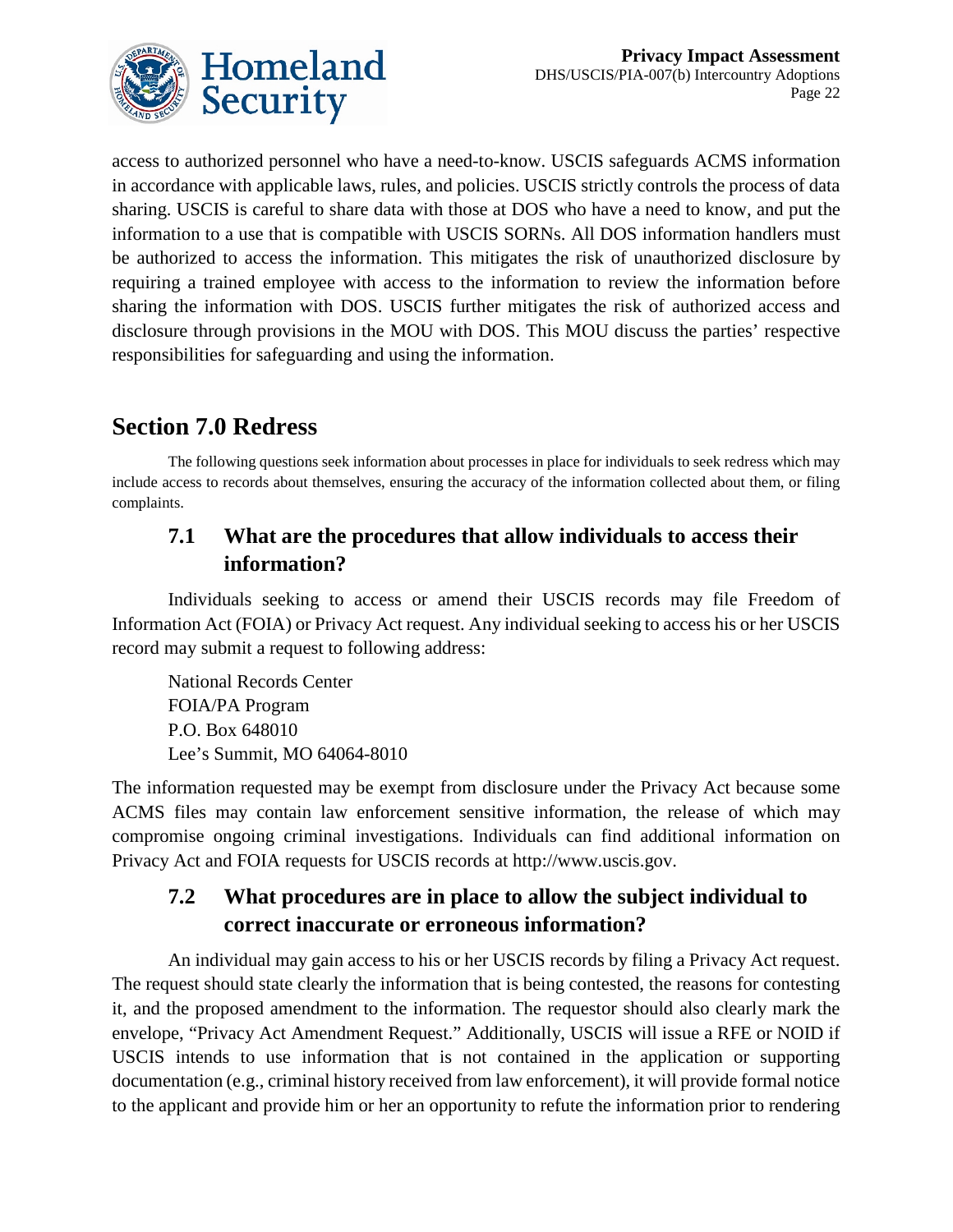

a final decision regarding the application. This provides another mechanism for the individual to correct erroneous information.

# **7.3 How does the project notify individuals about the procedures for correcting their information?**

The Intercountry Adoptions SORN provides individuals with guidance regarding the procedures for correcting information.<sup>[40](#page-23-0)</sup> This PIA also provides similar notice. Privacy Act Statements, including notice of an individual's right to correct information, are also contained in immigration form instructions published by USCIS. Additionally, USCIS notifies an individual of the procedures for correcting his or her information on the USCIS website and by USCIS personnel who interact with him or her.

## **7.4 Privacy Impact Analysis: Related to Redress**

**Privacy Risk:** The main risk with respect to redress is that the right may be limited by Privacy Act exemptions or limited avenues for seeking redress.

**Mitigation**: USCIS gives an individual multiple opportunities during and after the completion of the applications process to correct information he or she has provided and to respond to information received from other sources. An individual may avail himself or herself of the redress and appeal process as stated in 6 CFR §§ 5.25-26. USCIS reviews requests for access and appeal on a case-by-case basis. The redress and access measures offered by USCIS are appropriate given the purpose of the system.

# **Section 8.0 Auditing and Accountability**

The following questions are intended to describe technical and policy based safeguards and security measures.

# **8.1 How does the project ensure that the information is used in accordance with stated practices in this PIA?**

In accordance with DHS security guidelines, ACMS has auditing capabilities that log user activities. ACMS tracks all user actions via audit logs to identify audit information by user identification, network terminal identification, date, time, and data accessed. ACMS employs auditing measures and technical safeguards to prevent the misuse of data. Many users have legitimate job duties that require them to design, develop, and optimize the system. These users perform this work under supervisory oversight. USCIS requires each employee to undergo an annual security awareness training that addresses his or her duties and responsibilities to protect

<span id="page-23-0"></span> $\overline{a}$ <sup>40</sup> Concurrent with the publishing of this PIA, DHS is publishing an updated Intercountry Adoptions SORN to clarify updates to the processing of intercountry adoptions. DHS/USCIS-005 Intercountry Adoptions, 72 FR 31086 (June 5, 2007) *available at* [www.dhs.gov/privacy.](http://www.dhs.gov/privacy)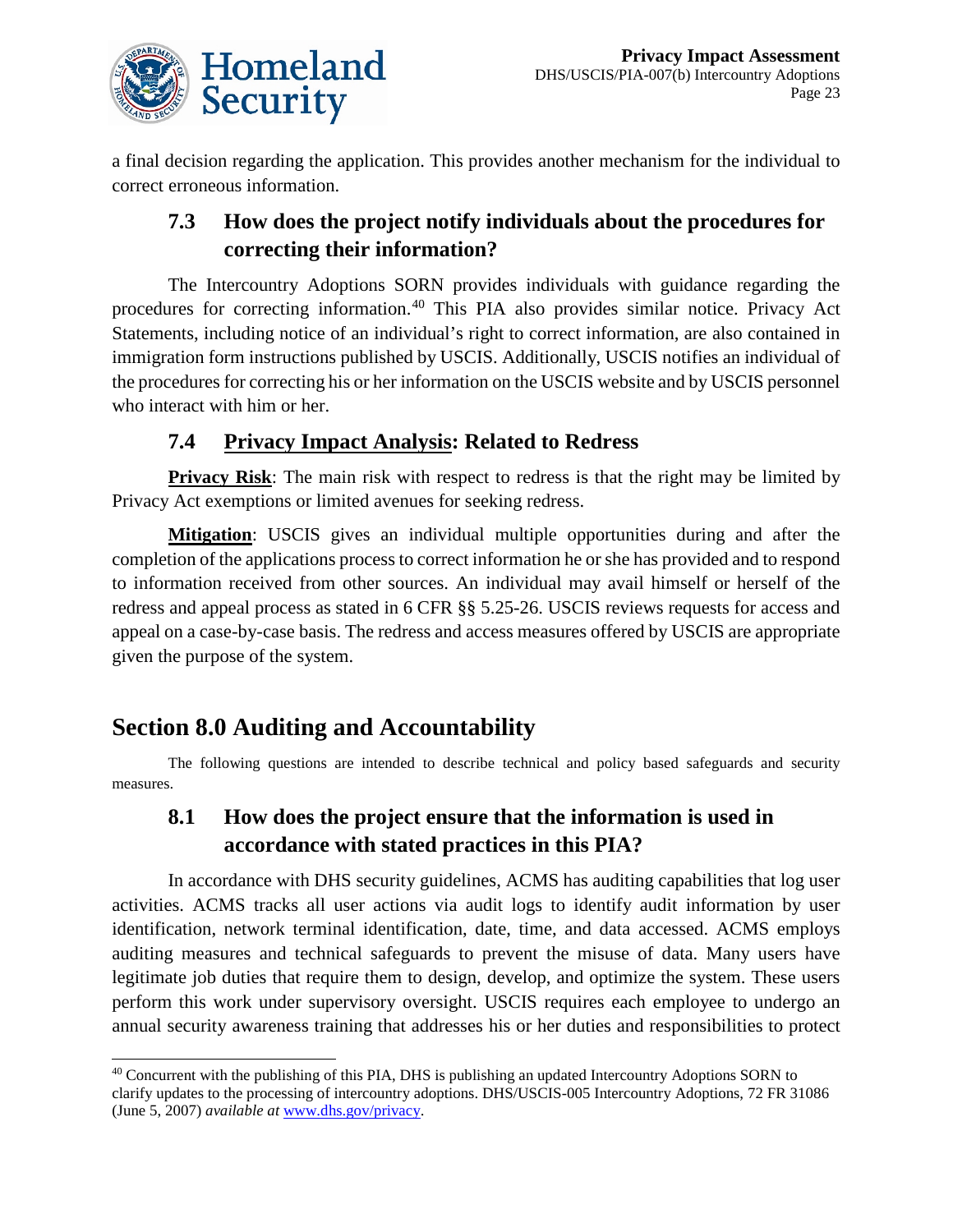

the integrity of intercountry adoption related information. In addition, the ACMS system has internal audits separate from the domain security audits; therefore, a double layer of audit trails exists.

# **8.2 Describe what privacy training is provided to users either generally or specifically relevant to the project.**

All USCIS employees and contractors are required to complete the annual privacy and security awareness training to ensure their understanding of properly handling and securing PII. The Privacy Awareness training addresses appropriate privacy concerns, including Privacy Act obligations (e.g., SORNs, Privacy Act Statements). The Computer Security Awareness training examines appropriate technical, physical, personnel, and administrative controls to safeguard information.

# **8.3 What procedures are in place to determine which users may access the information and how does the project determine who has access?**

USCIS limits access to ACMS to authorized USCIS employees and contractors with a valid need-to-know. The employee's current job functions determine his or her need-to-know. The employee's supervisor and the system owner must validate that the employee needs to access the information. System administrators may have access if they are cleared and have legitimate job functions that would require them to view the information. Developers do not have access to production data except for specially cleared individuals who perform systems data maintenance and reporting tasks. This role-based administration ensures that users only have access to the information they need to fulfill their job function. This also prevents users from performing functions that they do not have the right or capability to perform. Access privileges are limited by establishing role-based user accounts to minimize access to information that the user does not need to perform essential job functions. Moreover, USCIS limits access privileges for users by ensuring they have authorized logon credentials (i.e., DHS-issued user ID and password) and have an established role-based user account.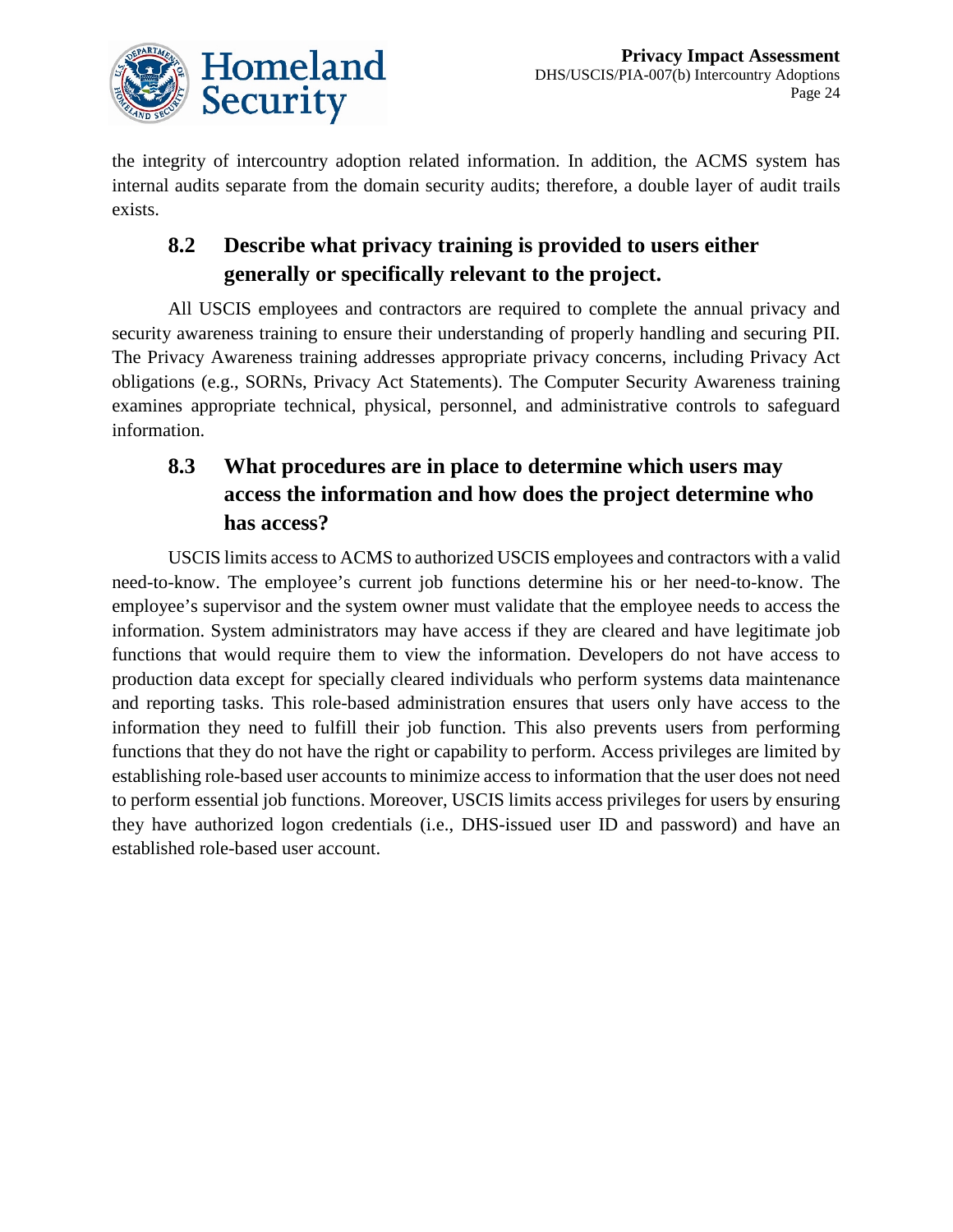

# **8.4 How does the project review and approve information sharing agreements, MOUs, new uses of the information, new access to the system by organizations within DHS and outside?**

USCIS has formal review and approval process in place for new sharing agreements. Any new use of information or new access requests for the system must go through the USCIS change control process and the proper authorities of this process, such as the USCIS Privacy Officer, Chief of Information Security Officer, Office of Chief Counsel, and the respective Program Office must approve the request.

# **Responsible Officials**

Donald K. Hawkins Privacy Officer U.S. Citizenship and Immigration Services Department of Homeland Security

# **Approval Signature**

Original, signed copy on file with the DHS Privacy Office.

Jonathan R. Cantor Acting Chief Privacy Officer Department of Homeland Security

\_\_\_\_\_\_\_\_\_\_\_\_\_\_\_\_\_\_\_\_\_\_\_\_\_\_\_\_\_\_\_\_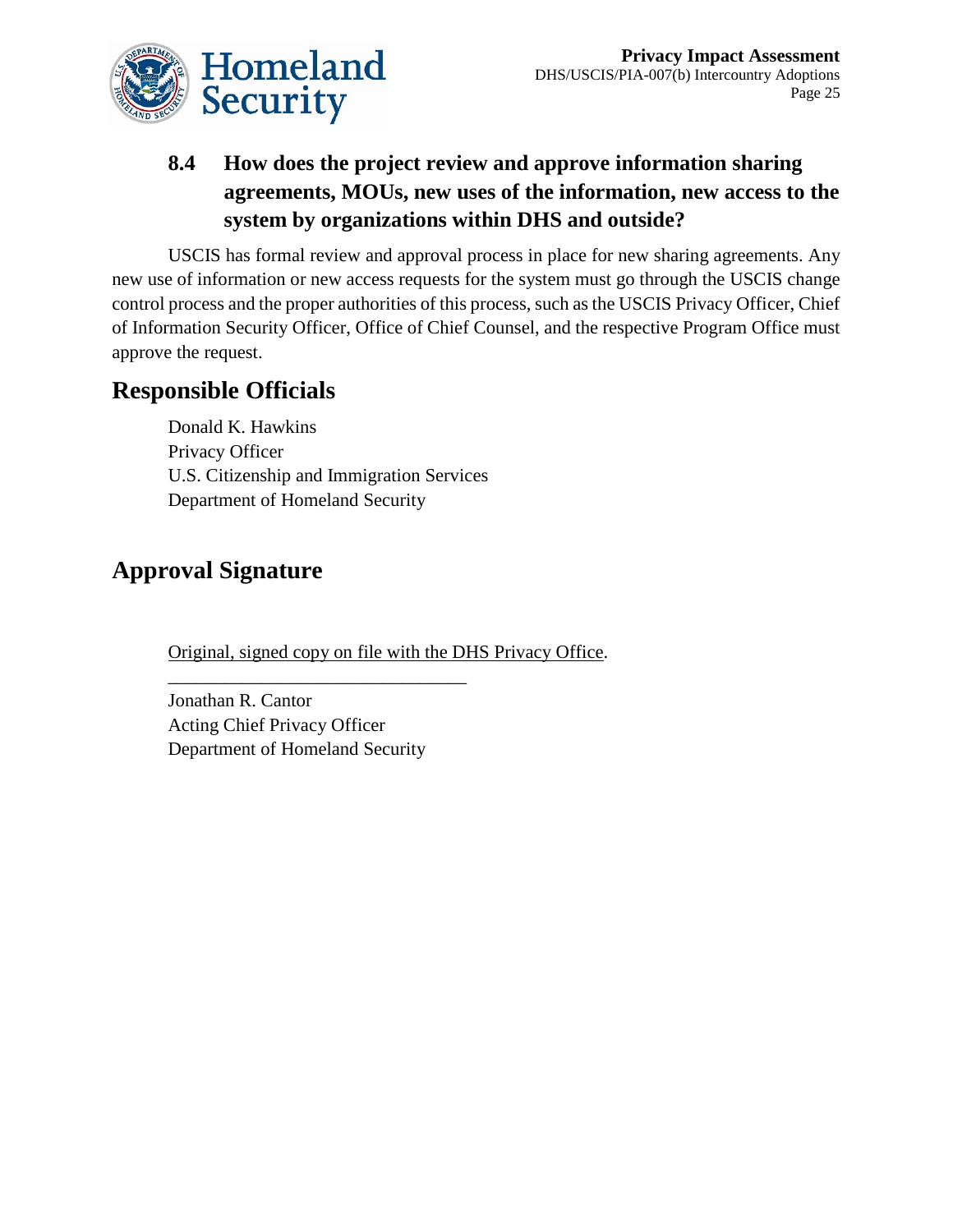

### **APPENDIX A**

#### **Form Adjudication Data Elements**

#### **I-600A Adjudication**

- The Immigration Services Officer (ISO) reviews the case home study (less than 6 months old) and verifies information including:
	- o One interview/One home visit
	- o Abuse & Violence general statement
	- o Child Abuse Registry (CAR) checks
	- o Previous terminated or unfavorable home study
	- o Any Accommodations
	- o Health / Financial Status
	- o Whether Country requirements are addressed
	- o Adoption Service Provider (ASP) original signature
	- o ASP/ Home Study Provider (HSP) copy of state license
- The ISO verifies the following case-specific information:
	- o Applicant fingerprint received date
	- o Applicant fingerprint expiration date
	- o If the applicant's biometrics appointment is scheduled
	- o If the applicant's biometrics appointment was rescheduled, reason for reschedule
	- o Spouse fingerprint received date
	- o Spouse fingerprint expiration date
	- o If the Spouse's biometrics appointment is scheduled
	- o If the Spouse's biometrics appointment was rescheduled, reason for reschedule
	- o Adult Household Member (AHM) Name
	- o AHM fingerprint received date
	- o AHM fingerprint expiration date
	- o If the AHM's biometrics appointment is scheduled
	- o If the AHM's biometrics appointment was rescheduled, reason for reschedule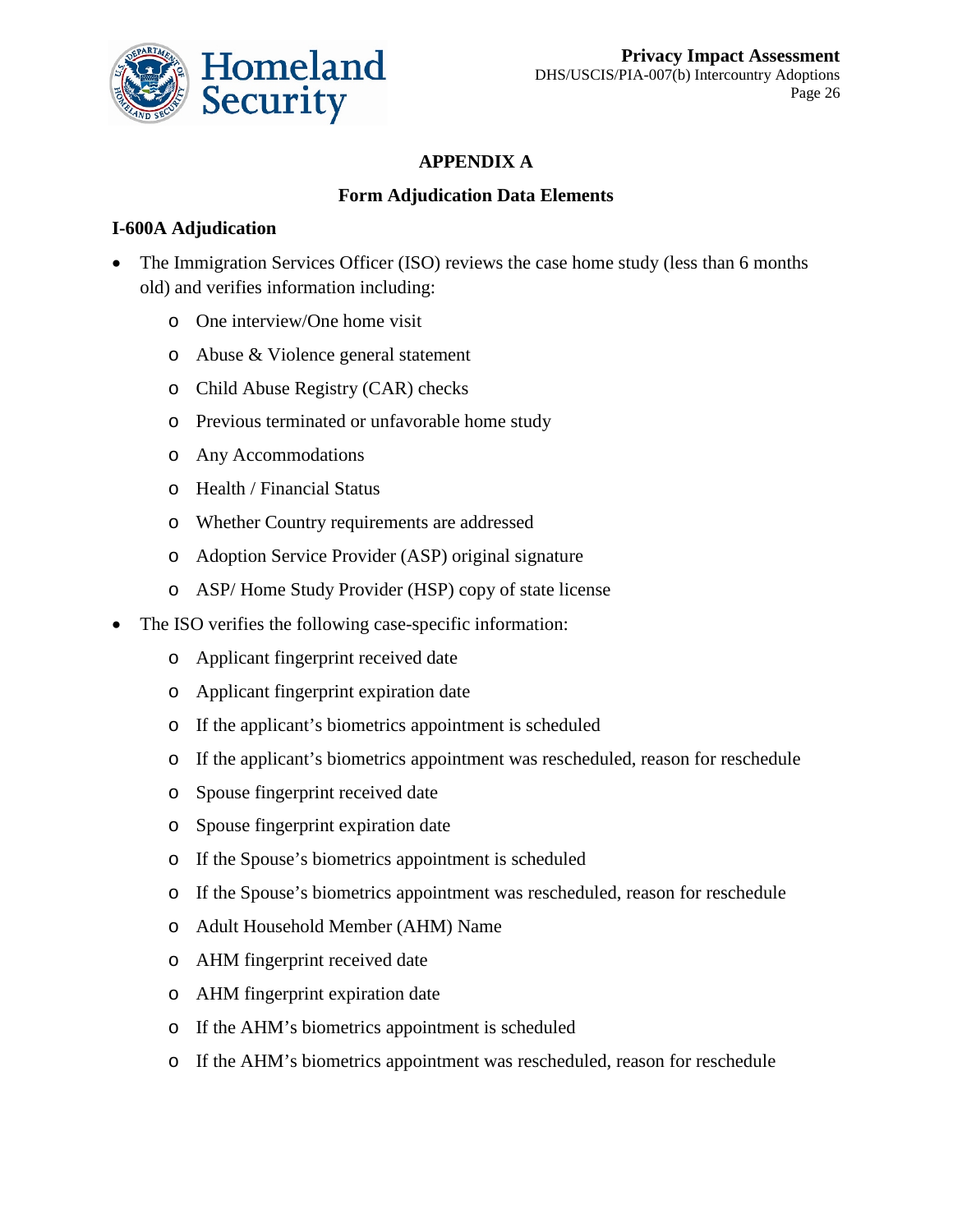

#### **I-600A Updates and Extensions**

- The ISO checks for case-specific correspondence including:
	- o The Home Study is less than six months old
	- o Marriage Certificate
	- o Proof of applicant's U.S. citizenship
	- o Proof of Spouse's legal status
	- o If previously married, applicant's divorce decree(s)
	- o If previously married, spouse's divorce decree(s)
	- o State Pre-Adoption Requirements
- The ISO reviews the case home study (less than 6 months old) and verifies:
	- o One interview/One home visit
	- o Abuse & Violence general statement
	- o CAR checks
	- o Previous terminated or unfavorable home study
	- o Any Accommodations
	- o Health / Financial Status
	- o Whether Country requirements were addressed
	- o ASP original signature
	- o ASP/HSP copy of state license
- The ISO verifies the following case-specific information:
	- o Applicant fingerprint received date
	- o Applicant fingerprint expiration date
	- o If the applicant's biometrics appointment is scheduled
	- o If the applicant's biometrics appointment was rescheduled, reason for reschedule
	- o Spouse fingerprint received date
	- o Spouse fingerprint expiration date
	- o If the Spouse's biometrics appointment is scheduled
	- o If the Spouse's biometrics appointment was rescheduled, reason for reschedule
	- o AHM Name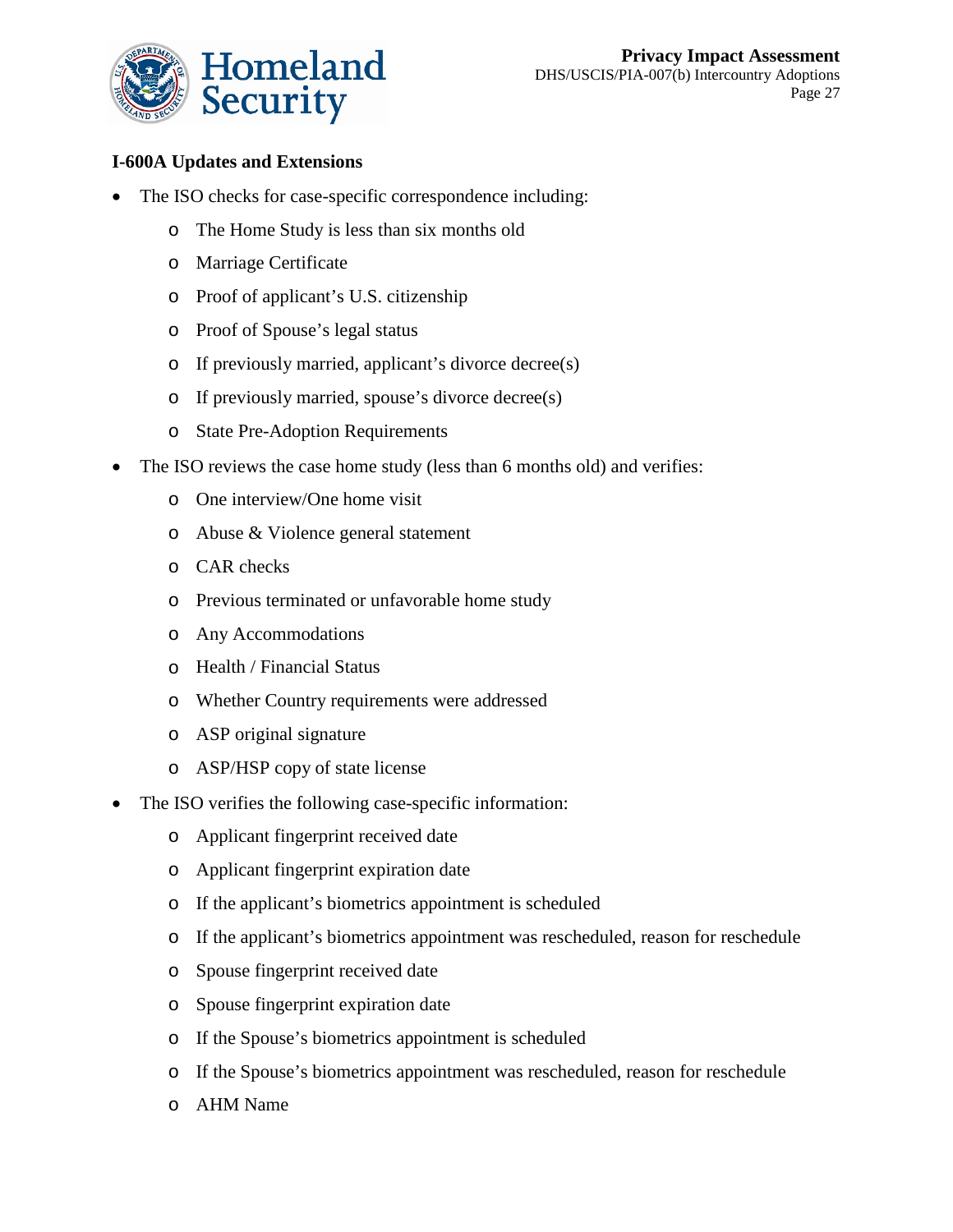

- o AHM fingerprint received date
- o AHM fingerprint expiration date
- o If the AHM's biometrics appointment is scheduled
- o If the AHM's biometrics appointment was rescheduled, reason for reschedule

#### **I-600 Adjudication**

- The ISO checks for case-specific correspondence including:
	- o I-171H/ I-600A Approval Notice
	- o Child Birth Certification/Proof of Identity/Age
	- o Proof of orphan status
	- o Irrevocable Consent/Release
	- o Evidence of Adoption/Legal Custody
	- o State Pre-Adoption Requirements
	- o The ISO reviews the case and verifies if:
		- $\blacksquare$ There are unusual circumstances that require an amended home study
		- $\blacksquare$ If the I-600A is still valid (if applicable)

#### **I-600 Combination Adjudication**

I-600 Combination filings are reviewed for all elements contained in both the I-600A and I-600 adjudication.

#### **I-800A Adjudication**

- The ISO checks for case-specific correspondence including:
	- o Proof of applicant's U.S. citizenship
	- o Proof of Spouse's legal status
	- o Marriage certificate
	- o If previously married, applicant's divorce decree(s)
	- o If previously married, spouse's divorce decree(s)
	- o AHM interview and assessment
	- o If previous arrests, certified court documents
	- o State-specific adoption requirements
	- o Home study less than 6 months old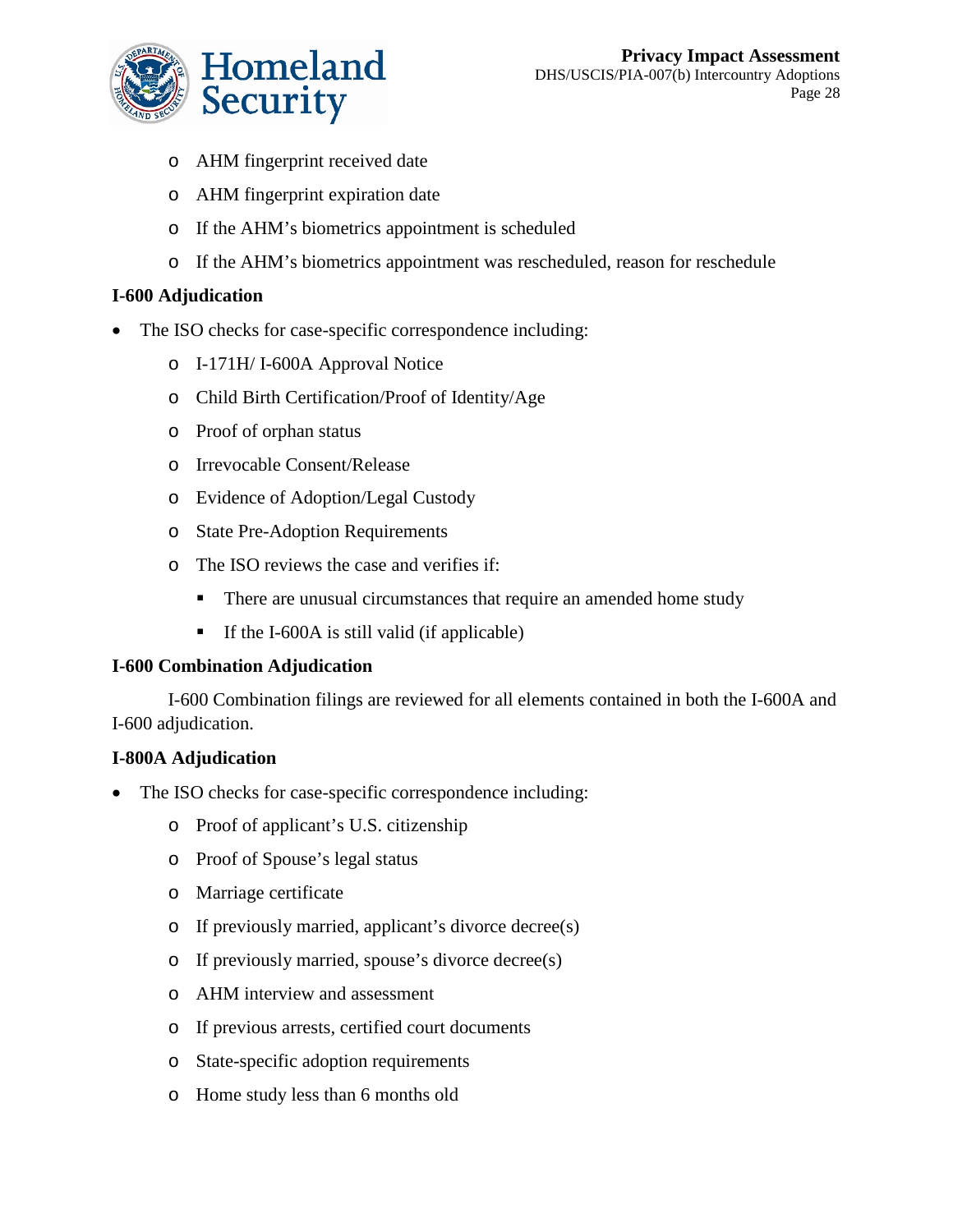

- The ISO reviews the case home study and verifies, to include:
	- o One interview/One home visit requirement met
	- o Abuse and violence general statement
	- o Previously terminated or unfavorable home study
	- o CAR checks
	- o Any Accommodations
	- o Training requirements addressed
	- o Health / Financial Status
	- o Whether Country requirements were addressed
	- o ASP original signature
	- o Home study completed or reviewed and approved by a Hague-accredited agency or Public Domestic Authority
- The ISO verifies the following case-specific information:
	- o Applicant fingerprint received date
	- o Applicant fingerprint expiration date
	- o If the applicant's biometrics appointment is scheduled
	- o If the applicant's biometrics appointment was rescheduled, the reason for reschedule
	- o Spouse fingerprint received date
	- o Spouse fingerprint expiration date
	- o If the Spouse's biometrics appointment is scheduled
	- o If the Spouse's biometrics appointment was rescheduled, the reason for reschedule
	- o AHM Name
	- o AHM fingerprint received date
	- o AHM fingerprint expiration date
	- o If the AHM's biometrics appointment is scheduled
	- o If the AHM's biometrics appointment was rescheduled, the reason for reschedule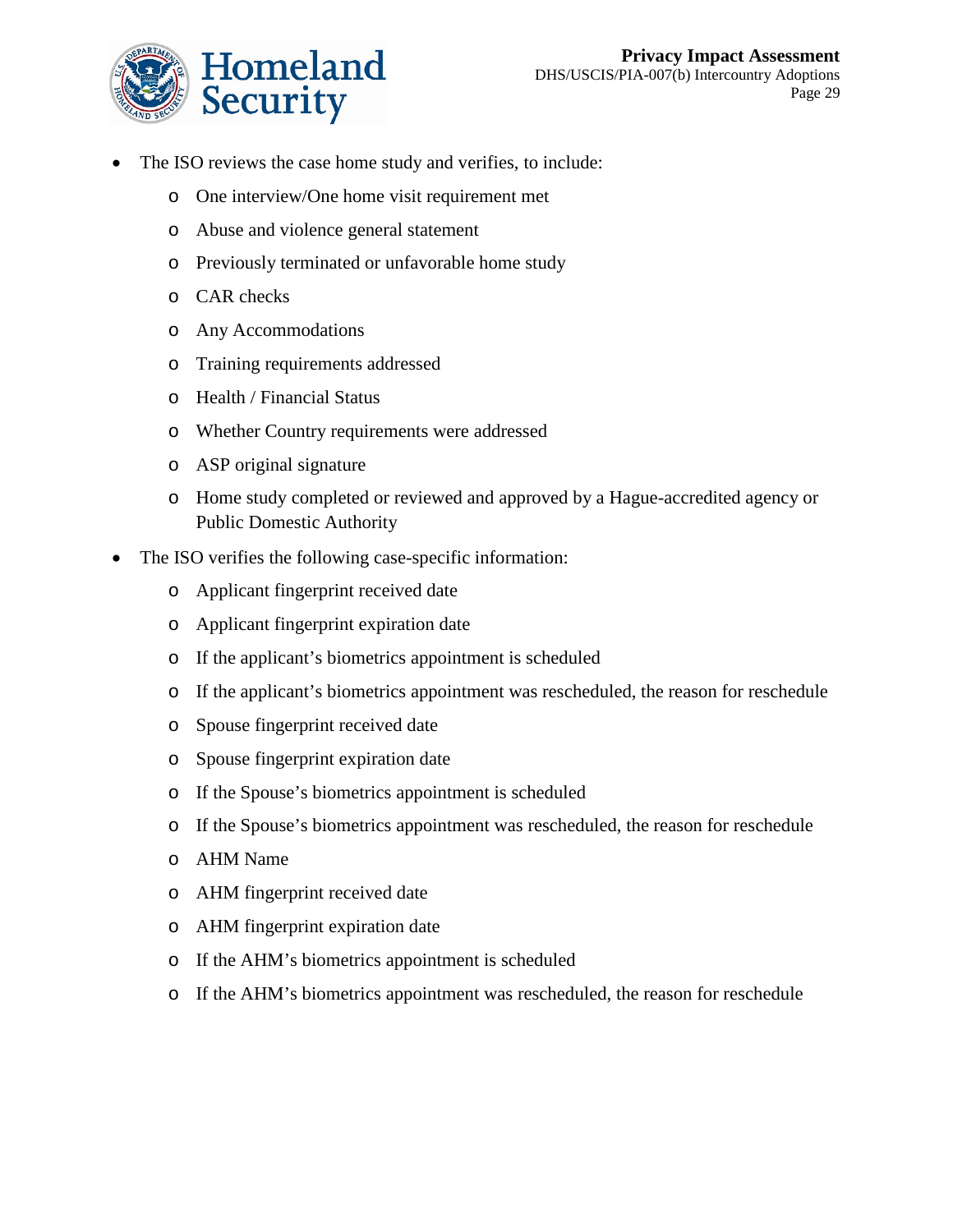

### **Supplement 3 Adjudication**

- The ISO verifies and validates available evidence including:
	- o If the I-800A is still valid
	- o Interview with the applicant and other AHMs
	- o Additional AHMs present
	- o Change in residence
	- o CAR checks
	- o Properly certified ASP
	- o Home study that is less than 6 months old
	- o State-specific adoption requirements
- The ISO verifies the following case-specific information:
	- o Applicant fingerprint received date
	- o Applicant fingerprint expiration date
	- o If the applicant's biometrics appointment is scheduled
	- o If the applicant's biometrics appointment was rescheduled, the reason for reschedule
	- o Spouse fingerprint received date
	- o Spouse fingerprint expiration date
	- o If the Spouse's biometrics appointment is scheduled
	- o If the Spouse's biometrics appointment was rescheduled, the reason for reschedule
	- o AHM Name
	- o AHM fingerprint received date
	- o AHM fingerprint expiration date
	- o If the AHM's biometrics appointment is scheduled
	- o If the AHM's biometrics appointment was rescheduled, the reason for reschedule

#### **I-800 Adjudication**

- The ISO checks for case-specific correspondence including:
	- o Primary Provider certification of Article 16 of the Hague Convention Report
	- o Article 16 of the Hague Convention Report
	- o Background check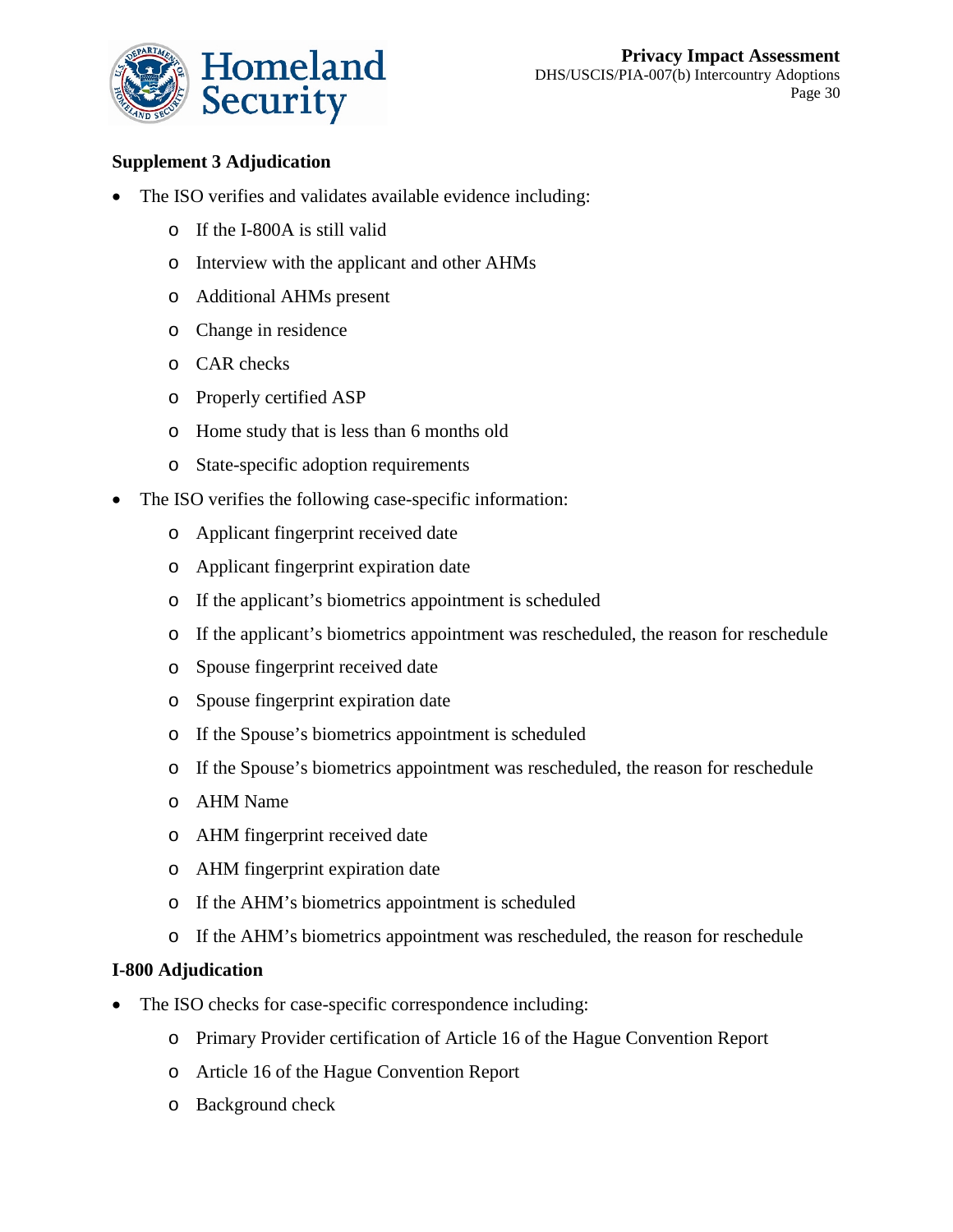

- o Evidence of age
- o Medical and social history
- o Training
- o Proof of irrevocable consent
- o I-864 or I-864W
- o I-800A Approval Notice
- The ISO reviews the case and verifies if:
	- o There are changes that will require a Supplement 3
	- o If the I-800A is still valid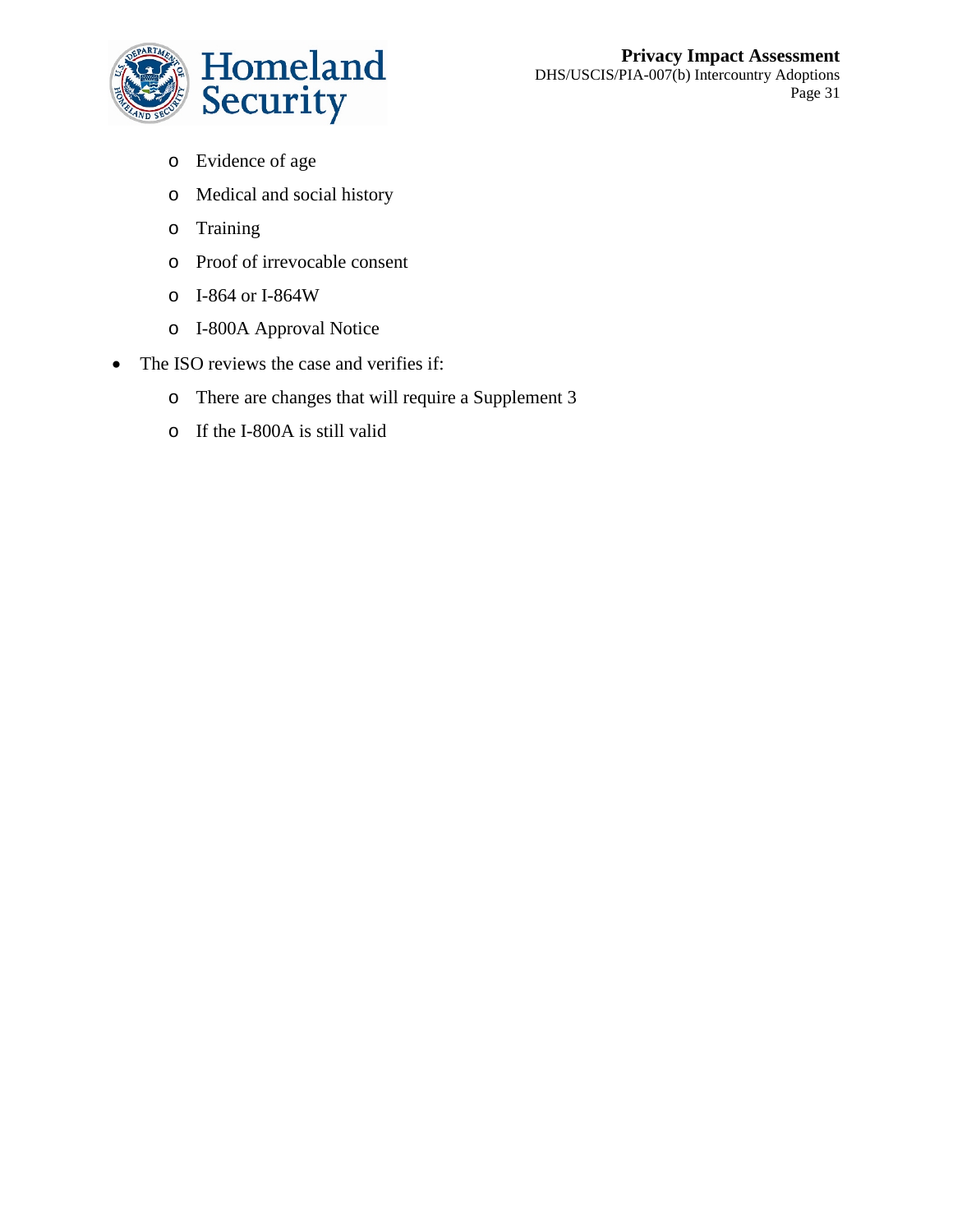

### **APPENDIX B**

### **List of Adoption Applications and Petitions**

| <b>Title</b>                                                                               | <b>Form Number</b> | <b>OMB Control</b><br><b>Number</b> |
|--------------------------------------------------------------------------------------------|--------------------|-------------------------------------|
| Petition to Classify Orphan as an Immediate<br>Relative                                    | $I-600$            | 1615-0028                           |
| Application for Advance Processing of Orphan<br>Petition                                   | $I-600A$           | 1615-0028                           |
| Supplement 1, Listing of Adult Member of the<br>Household                                  | I-600/I-600A       | 1615-0028                           |
| Petition to Classify Convention Adoptee as an<br><b>Immediate Relative</b>                 | $I-800$            | Exempt                              |
| Supplement 1, Consent to Disclose Information                                              | $I-800$            | Exempt                              |
| Application for Determination of Suitability to<br>Adopt a Child from a Convention Country | $I-800A$           | Exempt                              |
| Supplement 1, Listing of Adult Member of the<br>Household                                  | $I-800A$           | Exempt                              |
| Supplement 2, Consent to Disclose Information                                              | $I-800A$           | Exempt                              |
| Supplement 3, Request for Action on Approved<br>Form I-800A                                | $I-800A$           | Exempt                              |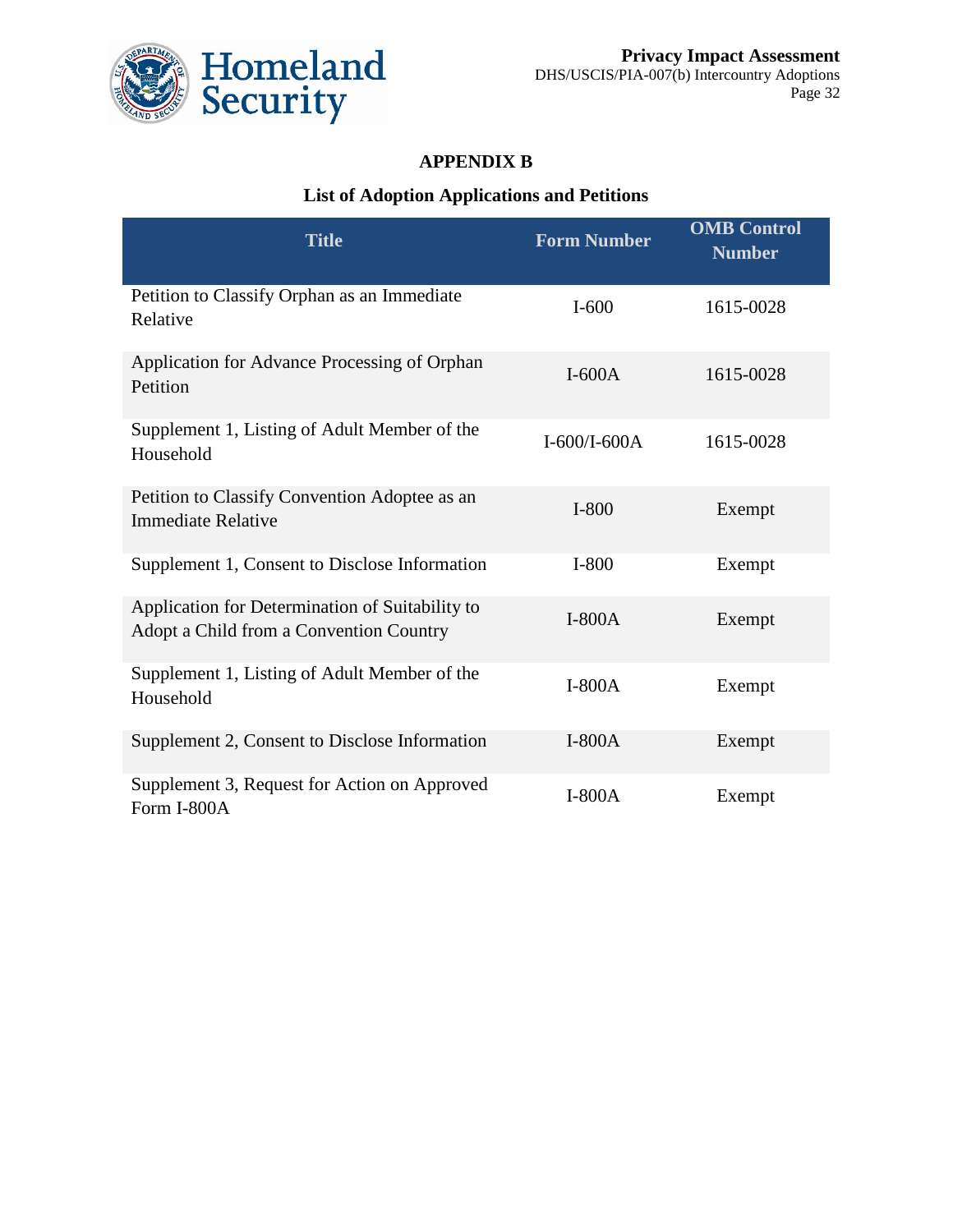

 $\overline{a}$ 

### **APPENDIX C**

### **Hague Adoption Convention Process**

A prospective adoptive parent seeking to adopt a child from a Hague Adoption Convention country completes the following USCIS forms:

- Form I-800A, *Application for Determination of Suitability to Adopt a Child from a Convention Country,* demonstrates the suitability and eligibility of the prospective adoptive parent(s) to adopt. The suitability and eligibility determination includes the prospective adoptive parent's ability to provide proper care for a child from a specific Hague Adoption Convention country. The prospective adoptive parent must indicate on the Form I-800A application the Hague Adoption Convention country from which he or she intends to adopt.
- Form I-800A, Supplement 1, *Listing of Adult Member of the Household*, must be completed for each person who meets the definition of an adult member of the household; $41$
- Form I-800A, Supplement 2, *Consent to Disclose Information*, authorizes USCIS to share information concerning the Form I-800A application with the applicant's adoption service provider (*optional*);
- Form I-800A, Supplement 3, *Request for Action on an Approved Form I-800A*, is filed as necessary by a prospective adoptive parent to:
	- o Request an extension of his or her Form I-800A application;
	- o Request a new approval based on a change in circumstances since his or her Form I-800A application was approved;
	- o To change the Hague Adoption Convention country from which he or she intends to adopt; or
	- o To request a duplicate approval notice (*optional*);
- Form I-800, *Petition to Classify Convention Adoptee as an Immediate Relative*, establishes the child's eligibility for classification as a "Convention adoptee" under INA  $\S$  101(b)(1)(G). A prospective adoptive parent files this petition to finalize the immigration process if he or she seeks to adopt a child habitually resident in a

<span id="page-33-0"></span><sup>&</sup>lt;sup>41</sup> Adult member of the household means: (1) Any individual other than the applicant, who has the same principal residence as the applicant and who had reached his or her 18th birthday on or before the date a Form I-800A is filed; or (2) any person who has not yet reached his or her 18th birthday before the date a Form I-800A is filed, or who does not actually live at the same residence, but whose presence in the residence is relevant to the issue of suitability to adopt, if the officer adjudicating the Form I-800A concludes, based on the facts of the case, that it is necessary to obtain an evaluation of how that person's presence in the home affects the determination [of] whether the applicant is suitable as the adoptive parent(s) of a Convention adoptee. 8 CFR § 204.301.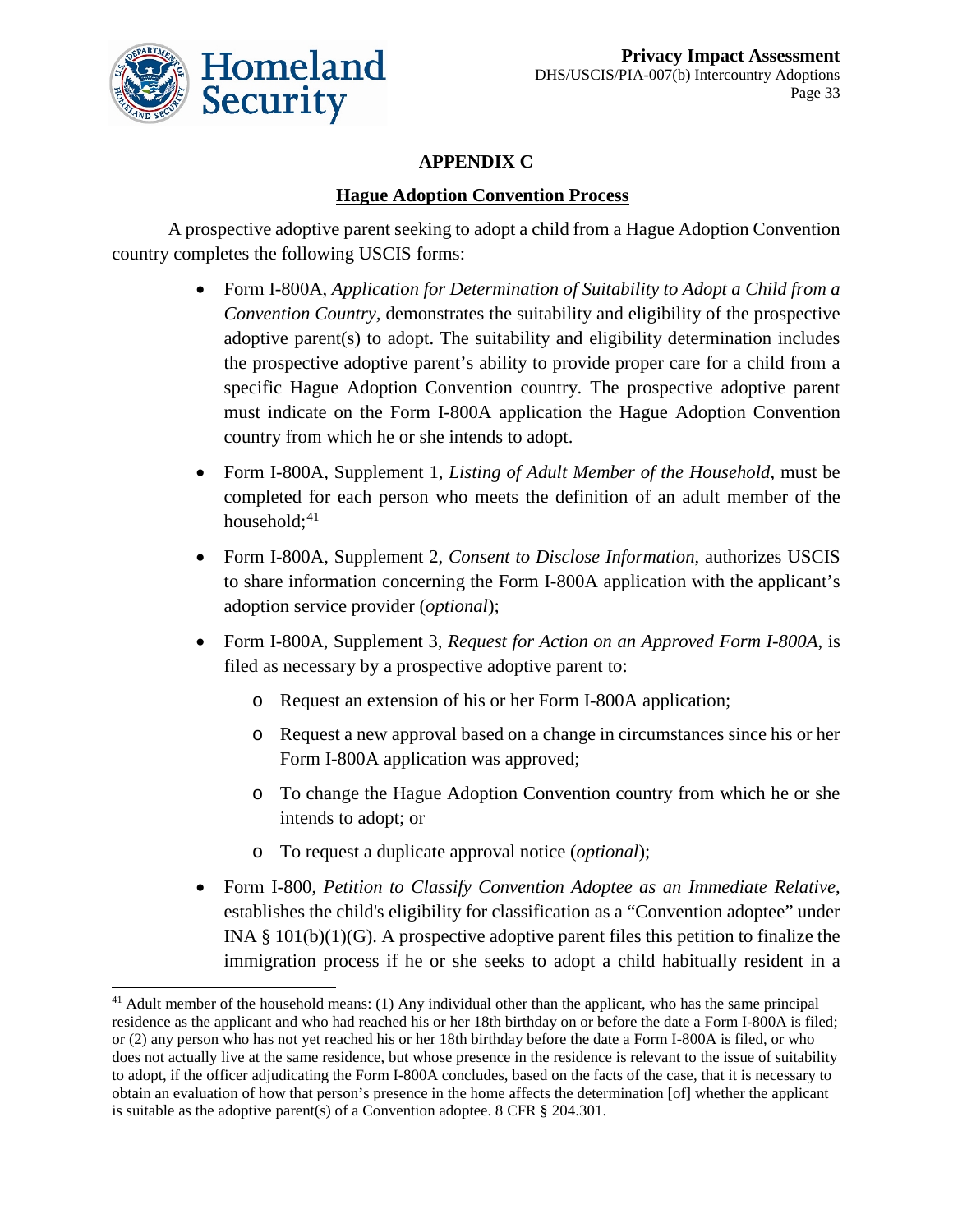

Hague Adoption Convention country. The prospective adoptive parent must have an approved Form I-800A application to file the Form I-800 petition;

• Form I-800, Supplement 1, *Consent to Disclose Information*, authorizes USCIS to share information concerning a Form I-800 petition with the prospective adoptive parent's adoption service provider (*optional*).

An initial Hague Adoption Convention filing includes: Form I-800A, *Application for Determination of Suitability to Adopt a Child from a Convention Country*; Form I-800A Supplement 1, *Listing of Adult Member of the Household*, for each additional adult member of the household; a home study;<sup>[42](#page-34-0)</sup> the application fee;<sup>[43](#page-34-1)</sup> and other supporting documents.<sup>[44](#page-34-2)</sup> A home study is a comprehensive evaluation of the prospective adoptive parent, his or her immediate family, and the home environment. An authorized home study preparer must prepare home studies for a Hague Adoption Convention application. The home study preparer may be an accredited agency or an approved person, or may be a supervised or exempted provider. If the home study preparer is a supervised or exempted provider, an accredited or approved adoption service provider must review and approve the home study.<sup>45</sup> The prospective adoptive parent files the Form I-800A application with the USCIS Lockbox. The NBC adjudicates the application.

If USCIS approves the Form I-800A application, then the prospective adoptive parent files Form I-800, *Petition to Classify Convention Adoptee as an Immediate Relative*, to determine the child's eligibility to immigrate as a Convention adoptee under INA  $\S$  101(b)(1)(G), before adopting or obtaining legal custody of the child. The Form I-800 petition must be accompanied by: a valid Form I-800A application approval notice; all required supporting documents; accompanying fee, if required; $46$  and the Article 16 report from the child's country of origin, as required by the Hague Adoption Convention. The Article 16 Report is the official child referral for countries that are party to the Hague Adoption Convention and includes information about the child's psychological, social, and medical history.<sup>[47](#page-34-5)</sup> Prospective adoptive parents file Form I-800 petitions with the USCIS Lockbox. The NBC grants provisional approval of a Form I-800 petition,

 $\overline{a}$ 

<sup>42</sup> *See* 8 CFR § 204.311.

<span id="page-34-1"></span><span id="page-34-0"></span><sup>43</sup> *See* 8 CFR § 103.7(b)(1)(i)(JJ).

<span id="page-34-2"></span><sup>44</sup> *See* Appendix A for a full of list of items that may be required as evidence for a Form I-800A application.

<span id="page-34-3"></span><sup>&</sup>lt;sup>45</sup> A home study preparer is an individual or entity authorized under 22 CFR § 96 to conduct home studies for Hague Adoption Convention adoption cases, either as a public domestic authority, an accredited agency, a temporarily accredited agency, approved person, supervised provider, or exempted provider and who (if not a public domestic authority) holds any license or other authorization that may be required to conduct adoption home studies under the law of the jurisdiction in which the home study is conducted. 8 CFR § 204.301.

<span id="page-34-4"></span><sup>46</sup> *See* 8 CFR § 103.7(b)(1)(i)(II).

<span id="page-34-5"></span> $47$  If the child's country of origin determines that the prospective adoptive parent is eligible to adopt under its laws and that a child is eligible for intercountry adoption, the Central Authority of the child's country of origin sends the prospective adoptive parent an official report on a child (Article 16 Report). The report, which Article 16 of the Hague Adoption Convention requires, specifies the child's name and date of birth, the circumstances under which the child became eligible for intercountry adoption, and the reasons for matching the child with the prospective adoptive parent.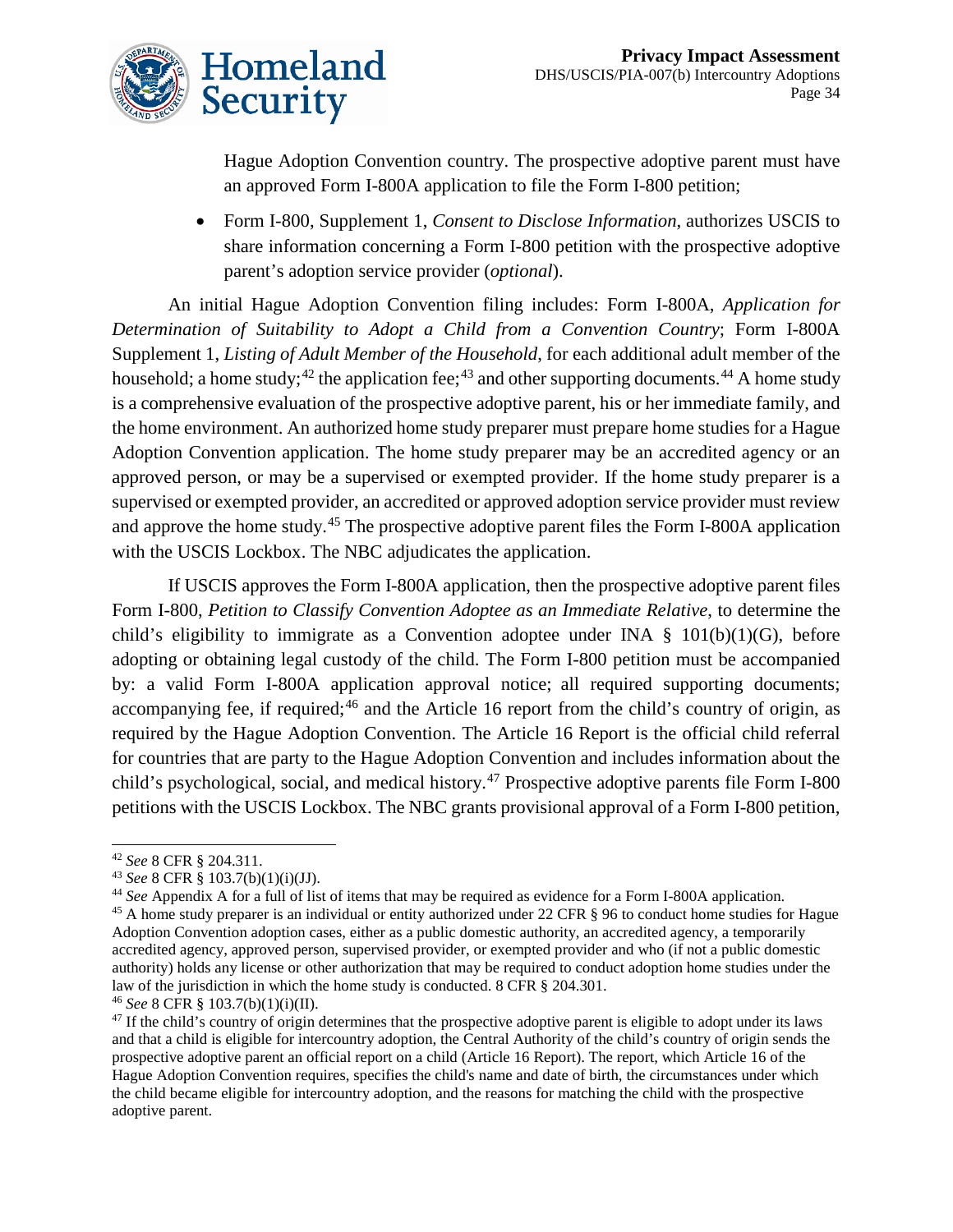

and DOS issues the final approval.

 $\overline{a}$ 

The prospective adoptive parent may not proceed with the adoption or obtain custody of the child until USCIS approves the Form I-800A application, provisionally approves the Form I-800 petition, and DOS notifies the Central Authority<sup>[48](#page-35-0)</sup> of the child's country of origin that the child appears eligible to enter and reside permanently in the United States.<sup>[49](#page-35-1)</sup> Once the prospective adoptive parent finalizes the adoption or custody of the child in the child's country of origin, the Central Authority of the child's country of origin issues an Article 23 certificate certifying that the adoption or custody<sup>[50](#page-35-2)</sup> complied with the Hague Adoption Convention. DOS then issues a Hague Adoption Certificate or Hague Custody Certificate, provides final approval of the Form I-800 petition, and issues an immigrant visa for the child to travel to the United States.

<span id="page-35-0"></span><sup>48</sup> Under Article 6 of the Hague Adoption Convention, each contracting state is required to designate a "Central Authority" to discharge the duties imposed by the Hague Adoption Convention on such authorities. *See* 8 CFR § 204.301.

<span id="page-35-1"></span><sup>49</sup> DOS provides this notification to the Central Authority of the child's country of origin by issuing an Article 5/17 letter as required by Articles 5 and 17 of the Hague Adoption Convention.

<span id="page-35-2"></span><sup>&</sup>lt;sup>50</sup> The Hague Adoption Convention does not require the Article 23 certificate when the prospective adoptive parent obtained custody of the child for purposes of immigration and adoption in the United States.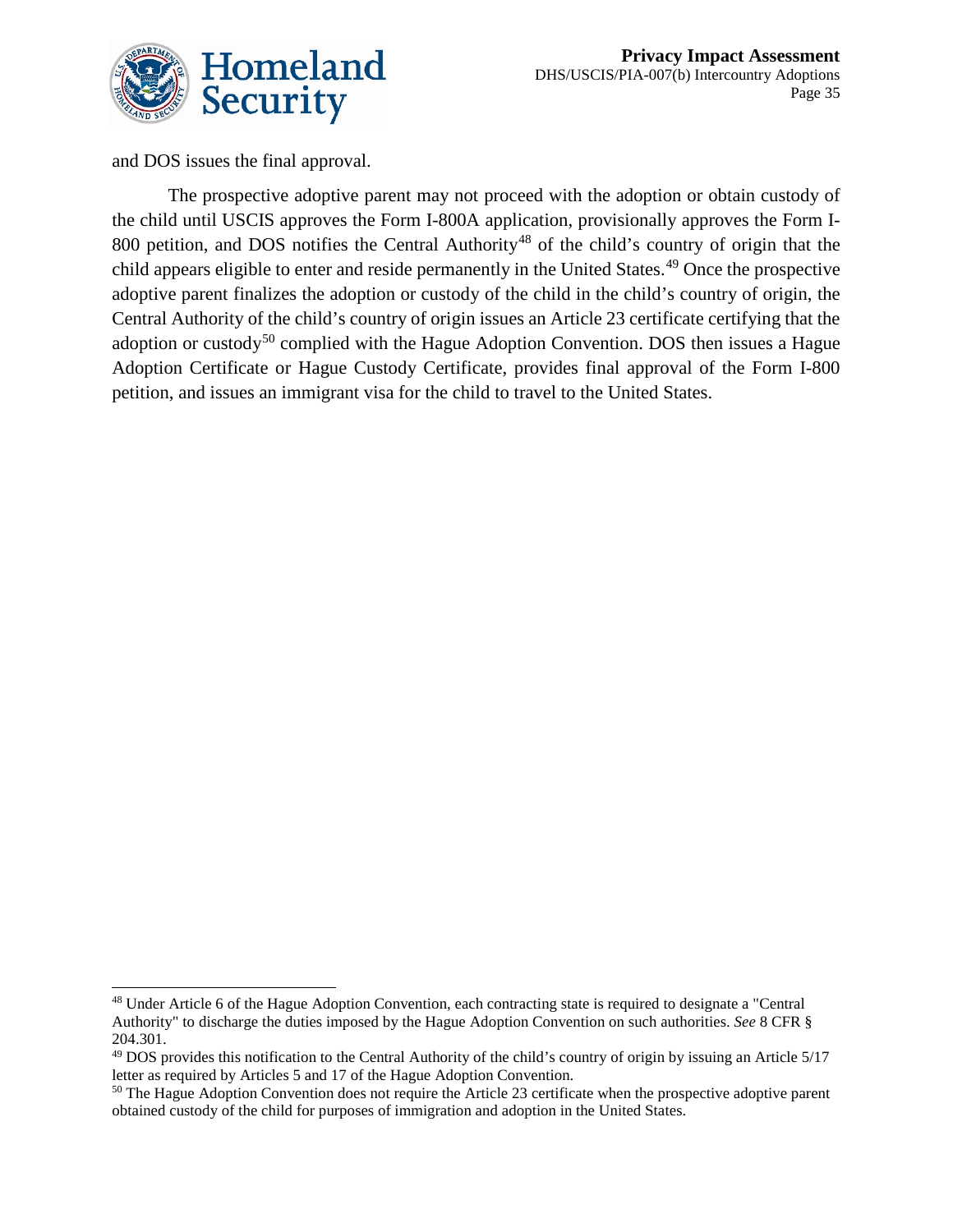

### **APPENDIX D**

#### **Orphan Process**

A prospective adoptive parent seeking to adopt a child from a non-Hague Adoption Convention country completes the following USCIS forms:

- Form I-600A, *Application for Advance Processing of an Orphan Petition* may be used to demonstrate the suitability and eligibility of the prospective adoptive parent to adopt;
- Form I-600/I-600A, Supplement 1, *Listing of Adult Member of the Household* must be completed for each person who meets the definition of an adult member of the household; $51, 52$  $51, 52$  $51, 52$
- Form I-600, *Petition to Classify Orphan as an Immediate Relative* must be submitted to establish the child's eligibility as an "orphan" under INA §  $101(b)(1)(F)$ .

An initial intercountry adoption filing for a child from a non-Hague Adoption Convention country generally includes the following: Form I-600A, *Application for Advance Process of an Orphan Petition*; Form I-600A/I-600, Supplement 1, *Listing of Adult Member of the Household*, for each additional adult member of the household; the application fee;<sup>[53](#page-36-2)</sup> and other supporting documents.<sup>[54](#page-36-3)</sup> The required home study can, but need not be, submitted with the Form I-600A application. However, the applicant must submit the home study within one year of the filing date of the Form I-600A application.<sup>[55](#page-36-4)</sup>

If USCIS approves the Form I-600A application, then the prospective adoptive parent may file Form I-600, *Petition to Classify Orphan as an Immediate Relative,* to establish the child's eligibility to immigrate as an orphan under INA  $\S$  101(b)(1)(F). The Form I-600 petition generally must be accompanied by evidence of a valid Form I-600A application approval; a home study;<sup>[56](#page-36-5)</sup>

<span id="page-36-0"></span> $\overline{a}$  $<sup>51</sup>$  Adult member of the household means: (1) Any individual other than the applicant, who has the same principal</sup> residence as the applicant and who had reached his or her 18th birthday on or before the date the Form I-600A (or Form 1-600, if applicable) is filed; or (2) Any person who has not yet reached his or her 18th birthday before the date a Form I-600A (or Form 1-600, if applicable) is filed, or who does not actually live at the same residence, but whose presence in the residence is relevant to the issue of suitability to adopt, if the officer adjudicating the Form I-600A (or Form 1-600, if applicable) concludes, based on the facts of the case, that it is necessary to obtain an evaluation of how that person's presence in the home affects the determination whether the applicant is suitable to adopt. *See* 8 CFR § 204.301.

<span id="page-36-1"></span><sup>&</sup>lt;sup>52</sup> The Intercountry Adoption Universal Accreditation Act of 2012 (UAA) came into effect on July 14, 2014. As of that date, certain Hague Adoption Convention regulations also apply to orphan cases. For more information, *see* http://www.uscis.gov/adoption/universal-accreditation-act-2012.

<span id="page-36-2"></span><sup>53</sup> *See* 8 CFR § 103.7(b)(1)(i)(Z).

<span id="page-36-3"></span><sup>54</sup> *See* Appendix A for a list of supporting documents that may be required for a Form I-600A application.

<span id="page-36-4"></span><sup>55</sup> *See* 8 CFR § 204.3(c)(2).

<span id="page-36-5"></span><sup>56</sup> *See* 8 CFR § 204.311.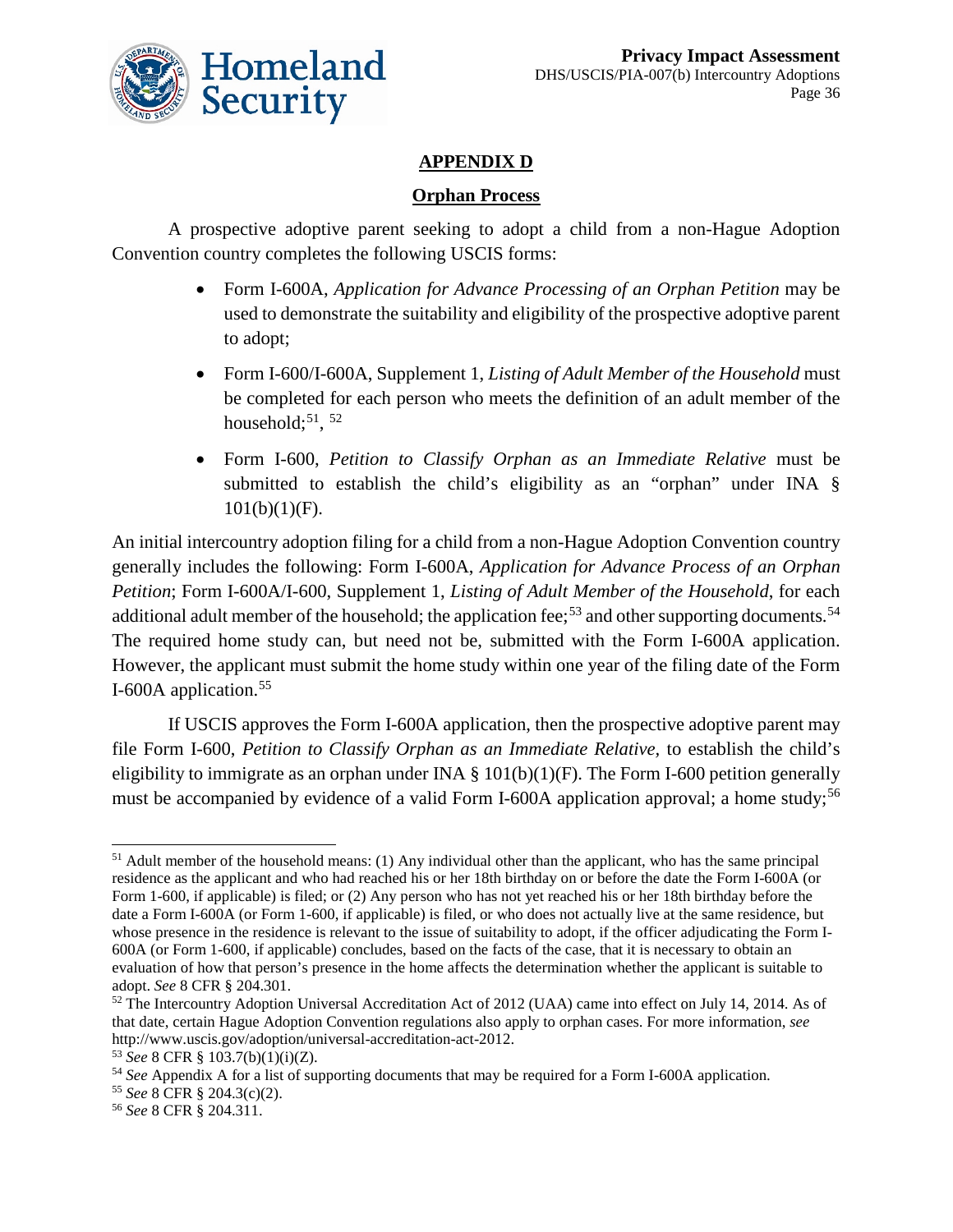

accompanying fee, if required;<sup>[57](#page-37-0)</sup> and all required supporting documents, including evidence of a full and final adoption or legal custody of the child.<sup>[58](#page-37-1)</sup>

The Form I-600A application is not a required form. The prospective adoptive parent may file the Form I-600A application and the Form I-600 petition separately, or he or she may file only the Form I-600 petition (and the Form I-600/I-600A Supplement 1, if applicable). If the prospective adoptive parent does not file a Form I-600A application, USCIS will use the Form I-600 petition to determine the prospective adoptive parent's suitability and eligibility to adopt and to determine if the child is eligible to immigrate as an orphan under INA  $\S$  101(b)(1)(F). Therefore, the Form I-600 petition filing must contain all the documentation and elements required for an I-600A application and for a Form I-600 petition if the prospective adoptive parent has not filed a Form I-600A application.

Prospective adoptive parents may file the Form I-600A application and Form I-600 petition differently depending on the location from which the prospective adoptive parents apply and the order in which the prospective adoptive parents choose to file the forms. The prospective adoptive parent may file the Form I-600A application and Form I-600 petition domestically with the USCIS Lockbox or abroad with the USCIS overseas office that has jurisdiction over the prospective adoptive parent's residence abroad. If the prospective adoptive parent has an approved Form I-600A application that is still valid, the prospective adoptive parent may file the Form I-600 petition at an overseas DOS embassy or consulate. Adjudicators at the NBC adjudicate Form I-600A applications and Form I-600 petitions filed domestically and enter their decisions into the ACMS, module under NPWR, for adjudication. Adjudicators use the Case and Management for International Operations (CAMINO) system to adjudicate and record decisions on Form I-600A applications and Form I-600 petitions filed abroad with the USCIS overseas offices.<sup>[59](#page-37-2)</sup>

In every adjudication of a Form I-600 petition, USCIS, and in certain cases DOS, conducts an investigation to verify that the child qualifies as an orphan under INA  $\S$  101(b)(1)(F). An approved Form I-600 petition automatically generates a Form I-604, *Determination on Child for Adoption*, to conduct the investigation. A Form I-604 is an internal form, and must be completed

 $\overline{a}$ 

<span id="page-37-1"></span><sup>58</sup> *See* Appendix A for a list of supporting documents that may be required for a Form I-600A application.

<span id="page-37-0"></span><sup>57</sup> *See* 8 CFR § 103.7(b)(1)(i)(Y).

<span id="page-37-2"></span><sup>59</sup> USCIS uses CAMINO to adjudicate filings received internationally. CAMINO is a person-centric case management system used to administer, track, and adjudicate applications filed with or processed by USCIS International Operations (IO) offices. USCIS uses CAMINO to: (1) process applications at overseas and domestic IO offices (including receipts of applications, application decision information, and security check results) and generate notices to send to customers regarding their applications; (2) provide a person-centric view of all USCIS IO records; and (3) enable visibility of IO case processing for USCIS management both overseas and domestically. IO Officers use CAMINO to manage the following application adjudication process: (1) Receipting and Acceptance Processing; (2) General Adjudication Procedures; (3) Security Screening Checks; (4) Interview; (5) Decision Case Action; and (6) Post-Adjudication. USCIS uses CAMINO to adjudicate filings received internationally. *See*  DHS/USCIS/PIA-051 Case and Activity Management for International Operations (CAMINO), *available at*  [www.dhs.gov/privacy.](www.dhs.gov/privacy)